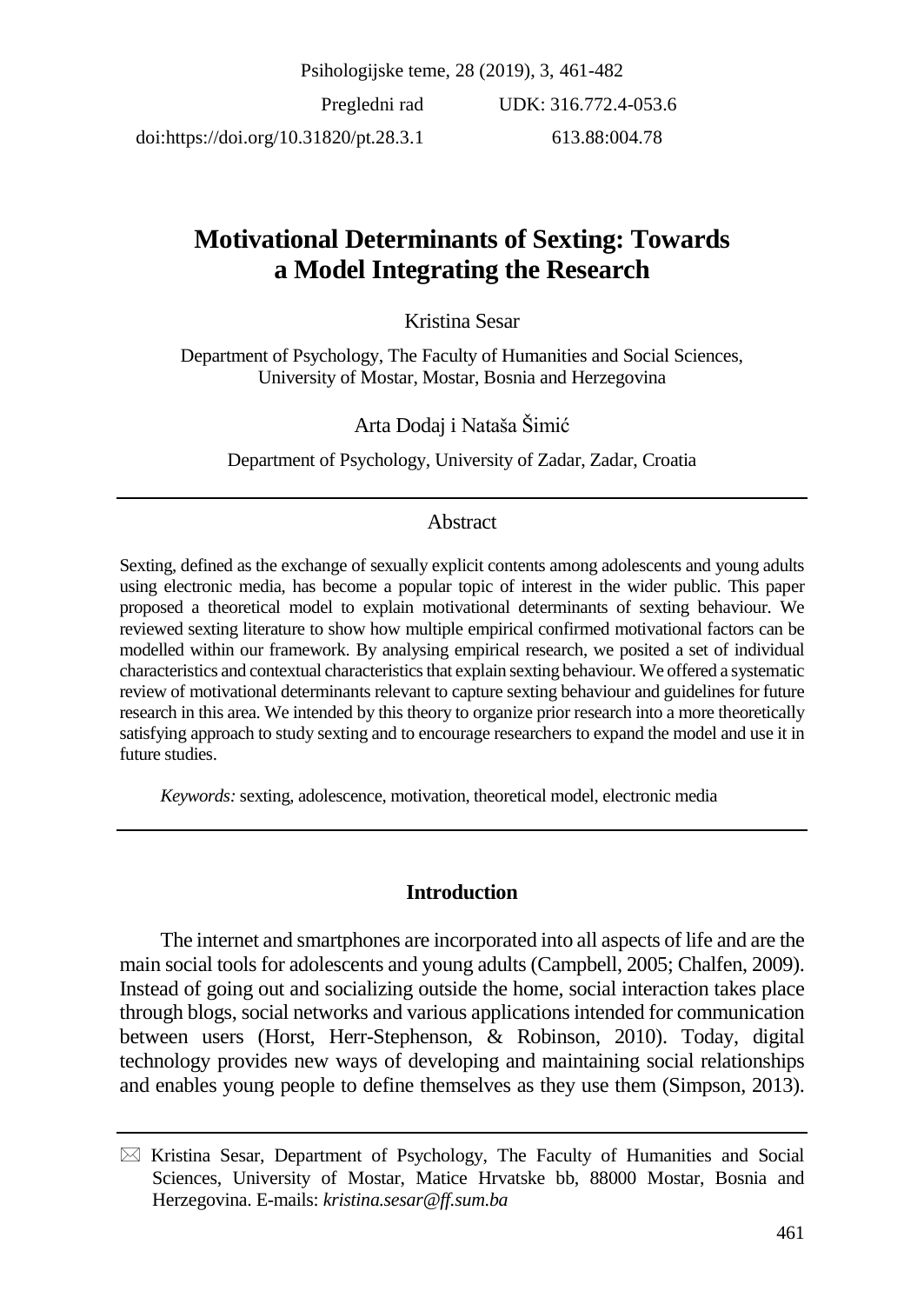The virtual world is becoming part of everyday life, and it is difficult to separate it from real life (Ringrose, Gill, Livingstone, & Harvey, 2012; Van Doorn, 2011). All new phenomena have been in the focus of research interest over recent years with the development of modern technology (internet dependence, internet violence, sexting etc.).

Sexting, or the exchange of sexually explicit photographs by electronic media, is a relatively new form of communication. There is still no consensus amongst authors regarding the definition of this phenomenon, which is considered either as a potentially risky and deviant form of behaviour, or a completely normal form of communication, typical of the modern age of digital technology (see Döring, 2014; Rice et al., 2014).

The first part of this paper includes the definitions of the phenomenon of sexting, an examination of its various forms and the prevalence of this behaviour. We then describe theoretical approaches that try to explain sexting. A new theoretical model is also proposed, stemming from the results of research so far, aimed at examining the motivations of young people for participation in sexting.

#### **Definition and Types of Sexting**

In the scientific literature there are various definitions depending on the time of each definition, but also the authors working on the research (Drouin, Vogel, Surbey, & Stills, 2013; Klettke, Hallford, & Mellor, 2014). It is a recent phenomenon which was first defined by Chalfen (2009) as the exchange of provocative or sexually explicit content, such as text messages, photographs and/or video recordings, using smartphones, the internet and/or social networks. Alongside sending sexually explicit contents, more recent definitions also emphasize exchanging and forwarding such contents. For example, Hudson (2011) defines sexting as sending, posting, sharing or forwarding of sexually explicit messages and/or photographs through electronic media. Amongst the photographs revealing part of the sender's body, some also show intimate parts of their bodies in swimming costumes or underwear, some naked body parts or their entire body, and some even contain and show sexual activities (e.g. masturbation) (Mitchell, Finkelhor, Jones, & Wolak, 2012). Hudson (2011) added social networks and applications which enable electronic communication to the number of platforms and tools that permit the distribution of this kind of content.

Regarding types of sexting, Calvert (2009) differentiates primary and secondary sexting. *Primary* sexting occurs when a person sends their own personal photograph with sexual content to other persons. *Secondary* sexting relates to the forwarding of photographs with sexual content to other persons, where the person forwarding them is not depicted in the photographs being sent. Whilst primary sexting is consensual, that is, photographs with sexual content are sent with the consent of the person in the pictures, in the case of secondary sexting, it may happen that photographs are sent to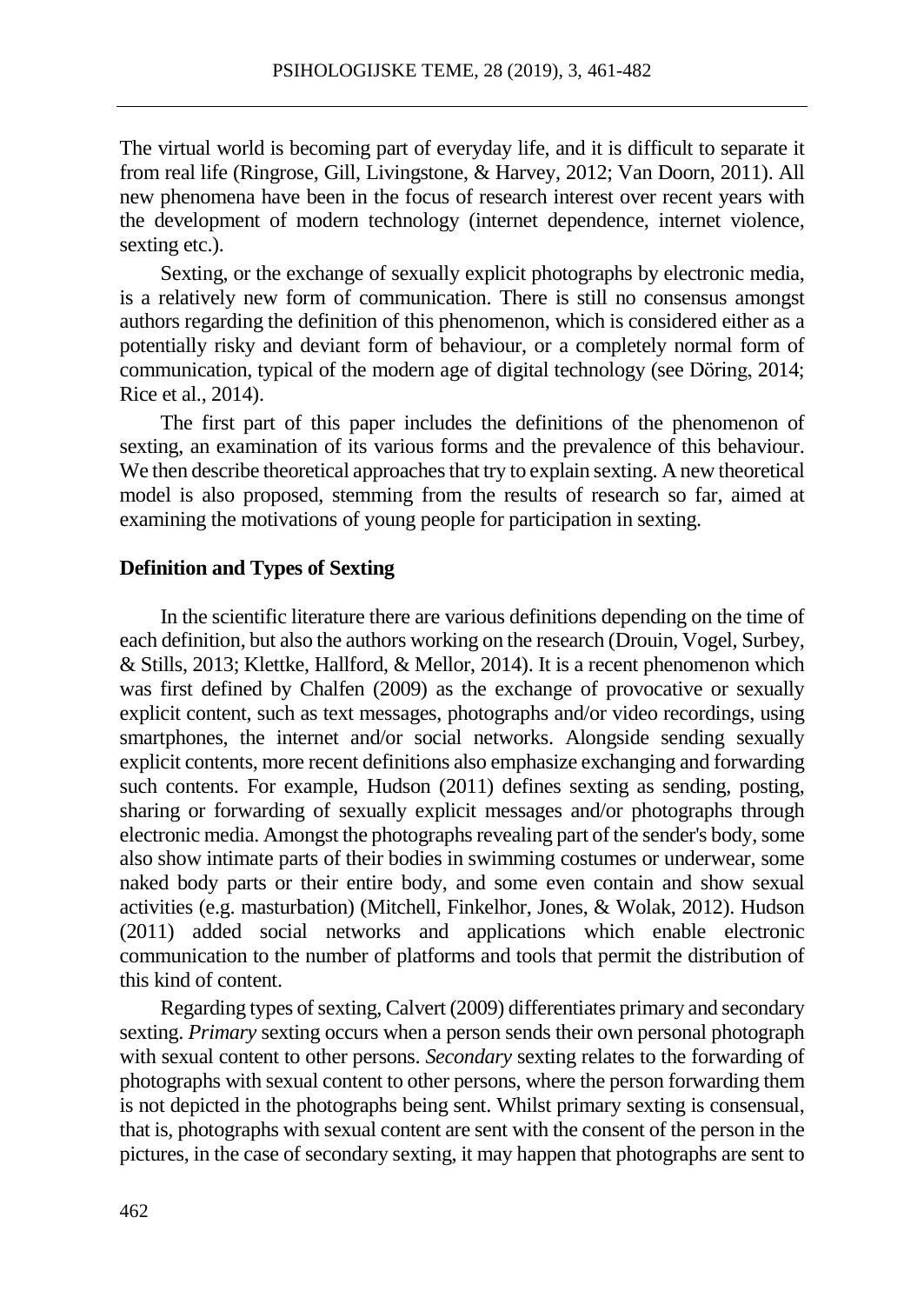other people without the knowledge or consent of the person depicted in the photographs (Calvert, 2009). Alongside these two basic forms of sexting, Calvert (2009, 2013) differentiates a third form, so-called "revenge sexting", which he defines as the public sharing of sexually explicit contents showing a former partner, without their consent. This form of sexting may also include information about the identity of the person shown in the photographs (Tungate, 2014). Behind another, a newer form of sexting, which authors (Dake, Price, Maziarz, & Ward, 2012; Tobin & Drouin, 2013) called *unwanted but consensual* sexting, we find pressure exerted by a partner or peer to send sexually explicit content.

The division of sexting into active and passive also stems from the research conducted so far. Active sexting includes creating, showing, publishing and sending sexually explicit contents to other persons, whilst passive sexting relates to receiving such contents (Temple & Choi, 2014). Further, the typology proposed by Wolak, Finkelhor, and Michell (2012) introduces factors for assessment of harm, emphasizing the difference between problematic and experimental sexting. Problematic sexting includes criminal elements and/or elements of abuse, and may relate to adults involved in exchanges of sexually explicit contents with minors, or to violent behaviour between peers, such as sexual abuse, extortion, threats and forwarding content against the will or without the knowledge of the person depicted in it. From this it follows that problematic sexting includes violence committed over the internet and/or using digital media for distribution of unpleasant, false or hostile information between peers. This form of sexting is considered to be risky behaviour which may result in negative outcomes (O'Keeffe & Clarke-Pearson, 2011). On the other hand, experimental sexting presumes the sending of one's own photographs or video recordings to friends and/or intimate partners, in the context of a romantic relationship or thrill-seeking. This form is not aimed at harming a person and does not include elements of criminal behaviour (Wolak & Finkelhor, 2011). The authors proposed the term *experimental sexting* precisely because there is no evidence that this behaviour goes beyond the framework of behaviour characteristic for the period of adolescence, including flirting, seeking potential partners, experimenting with sexuality, attracting the attention of peers etc. (Wolak & Mitchell, 2011).

On the basis of the above, it may be said that sexting is defined in different ways in the scientific literature, which also contributes to differences in its typology, as well as differences in the prevalence of this phenomenon. A review of research to date on the prevalence of sexting will be given in the next chapter.

### **The Prevalence of Sexting**

A significant number of studies in this field have dealt with the prevalence of the exchange of sexually explicit content between young people in the period of adolescence and young adulthood. Comparisons of the existing results of the research are difficult due to the differences in the very definition of sexting, which authors of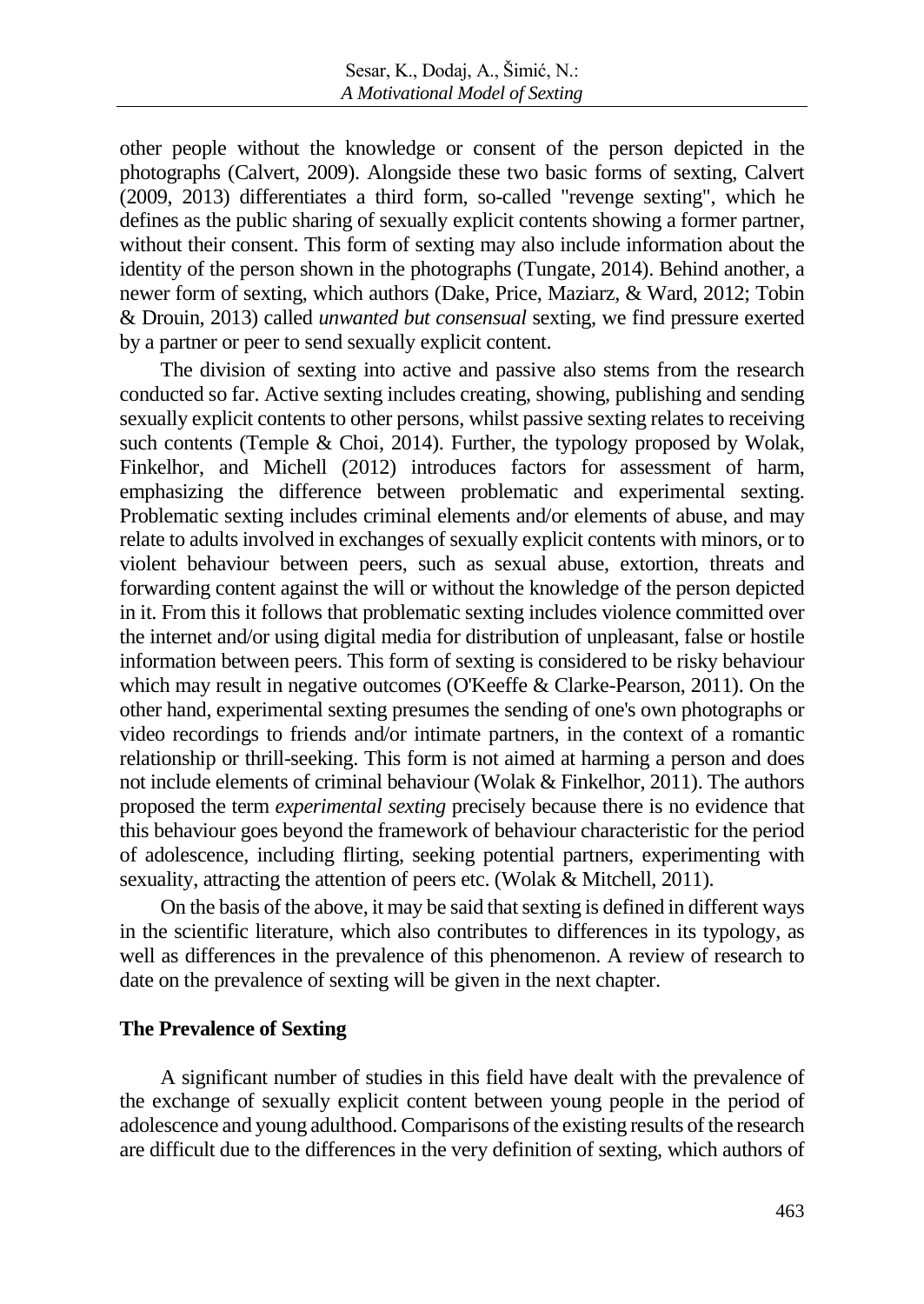previous research have also emphasized (for example, Drouin et al., 2013; Lounsbury, Mitchell, & Finkelhor, 2011). Two groups of factors which also contribute to differences in the results obtained include the methodology of the research undertaken, related to the different samples of subjects, differences in the media used for sending sexually explicit contents, different content of messages sent (textual messages or photographs), and the status of the relationship within which sexually explicit messages are sent.

From a review of a total of 88 research, published in a five-year period, more precisely from January 2009 to September 2014, Cooper, Quayle, Jonsson, and Svedin (2016) report on the prevalence of sending and publishing sexually explicit messages amongst adolescents, as ranging from 7% to 27%. Analysing 18 research published in the period between 2012 and 2015, the authors Barrense-Dias, Berchtold, Surís, and Akre (2017) obtained a similar conclusion, according to which from 2.5% to 27.6% of adolescents were involved in active sexting. According to the results obtained from this research, passive sexting is more widespread, and 7.1% to 60% of adolescents engage in it.

Along with adolescents, the prevalence of sexting in young adult groups, aged from 18 to 25 years, was also examined. Studies showed that 20% to 48.5% of young adults had sent or published a naked or semi-naked photograph or video recording of themselves (Hudson, Fetro, & Ogletree, 2014; Reyns, Burek, Henson, & Fisher, 2013). Further, according to the results of the National Campaign to Prevent Teen and Unplanned Pregnancy and CosmoGirl.com from 2008, 59% of young adults had sent or published sexually explicit text messages, whilst 64% of them had received such messages.

From a review of recent research on the prevalence of sexting in the Republic of Croatia, it was found that 33.7% to 64.4% of young people had participated in sexting (Burić, Juretić, & Štulhofer, 2018; Kričkić, Šincek, & Babić Čikeš, 2017; Vrselja, Pacadi, & Marinčić, 2015). A study conducted on a sample of adolescents aged from 15 to 17 years by Vrselja et al. (2015) revealed that 39.9% of adolescents had sent or posted sexually explicit content in the media at least once in their lives. Longitudinal research (Burić et al., 2018) conducted on a sample of 791 young adolescents aged 16 years, showed that almost half the pupils had taken part in sending sexually explicit content. At the first point of measurement, between 36.6% and 46% of high school pupils had participated in sexting by sending sexually explicit messages at least once, whilst at the second point of measurement, the data were somewhat different and indicated a lower prevalence of sexting, between 33.7% and 37.7%. The prevalence of sexting in this country was also examined in a sample of students aged from 18 to 27 years (Kričkić et al., 2017). The results obtained show that 57.4% of students had taken part in sending and 64.4% in receiving sexually explicit contents. According to these results, 1% of students had forwarded or showed content received to persons for whom that content was not intended.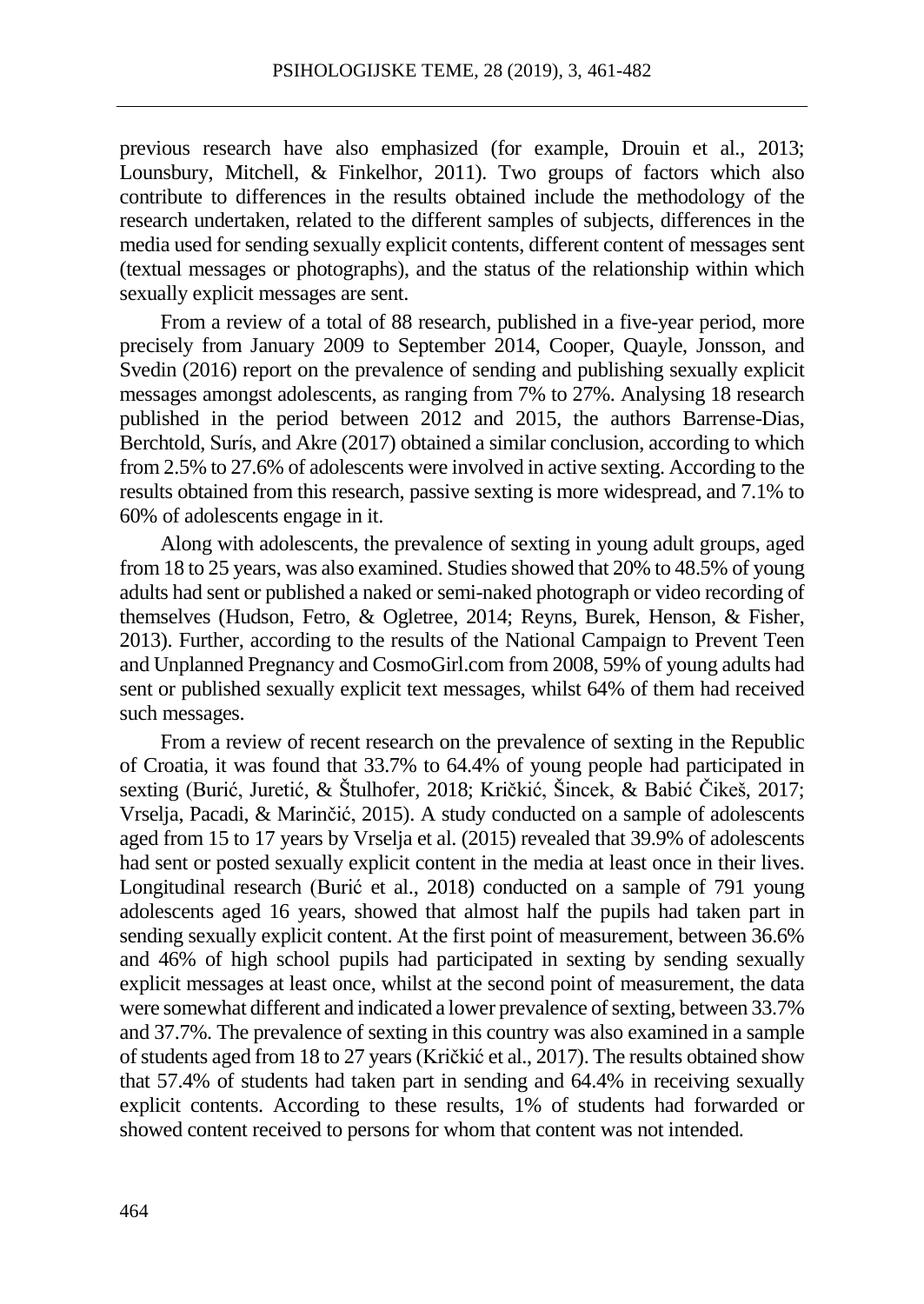On the basis of the results obtained, both in national and foreign research, it follows that the prevalence of sexting in adolescence and young adulthood varies depending on the sample tested, but also on the actual operationalization of sexting. It is clear that there is a lack of systematic research on representative samples. Both in research and also in an educational and preventive sense, it isimportant to establish protective factors regarding sexting. For example, in the research by Tomić, Burić, and Štulhofer (2018) it was shown that parental supervision may play an important role in preventing negative outcomes from this phenomenon. Alongside parents, schools and teachers should work to develop successful relationships with pupils and offer a variety of extracurricular activities for children and young people (according to West et al. 2014). This knowledge, along with the knowledge of the risk factors, is vital and a prerequisite for the development of effective prevention programmes (Šincek, 2010).

#### **The Determinants of Sexting**

On the basis of a critical review of the research into sexting to date, it may be concluded that it is a rapidly growing area of research. Although research so far has covered various aspects and determinants of sexting, for an understanding of this phenomenon a theoretical approach is needed which will integrate the various findings of this research into a meaningful whole. By reviewing the literature, two theoretical models were found, stemming from the theory of social learning (Akers, 1998; Akers & Jensen, 2006; Brown, Clasen, & Eicher, 1986; Burgees & Akers, 1966; Rebellon, 2006; Southerland, 1947) and self-control (Gottfredson & Hirschi, 1990; Hirschi, 1979), which both indirectly explain participation in an exchange of sexually explicit contents. Both models start with the assumption that the determinants of delinquent behaviour are the same as the determinants of sexting. According to the theory of social learning, juveniles who socialize with peers who are more prone to delinquent behaviour, copy that behaviour because they are supported by their peers. At the same time, young people develop convictions about the positive consequences of delinquent behaviour, whereby that behaviour is established even more firmly. Delinquent behaviour gives young people some advantages, such as acceptance by their peer group, fun etc. A similar process applies to the tendency towards risky behaviour such as sexting. Further, one of the dominant explanations for delinquent behaviour is mentioned by Gottfredson and Hirschi (1990) as part of their theory of self-control. According to these authors, a low level of self-control predicts the development of delinquent behaviour. That is to say, the lack of self-control, as an individual determinant of delinquency, increases the tendency towards delinquency and seeking delinquent peer groups with whom individuals identify, and in that way, they reinforce their own delinquent behaviour.

On the basis of these components of the theory of social learning and selfcontrol, it is possible to draw conclusions indirectly regarding the causes of sexting. An important contribution of these theoretical approaches to explaining sexting,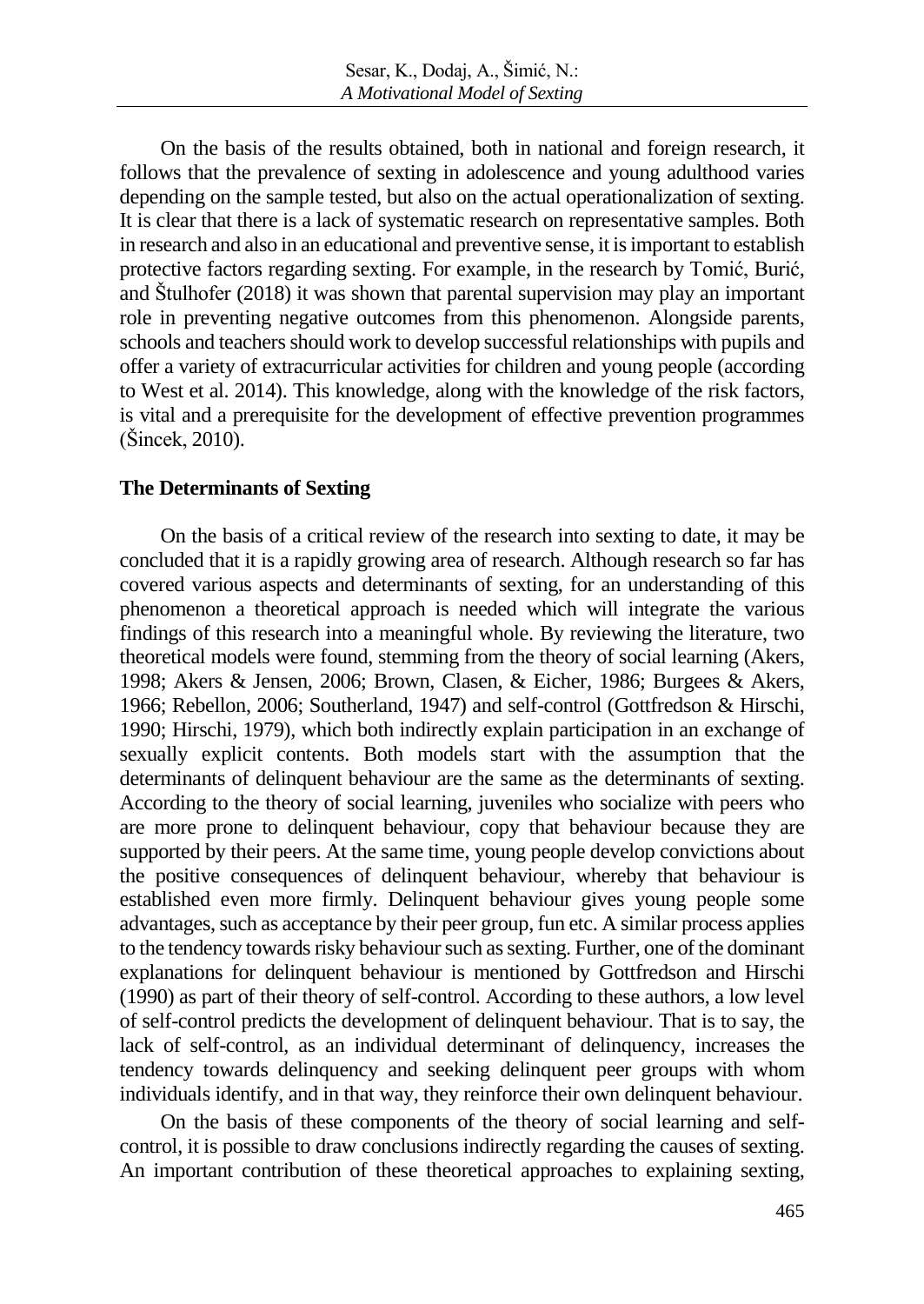which is considered through these models as exclusively delinquent behaviour, is the identification of the importance of two types of factors (contextual and individual), of which the contextual factors stem from the theory of social learning, whilst individual factors stem from the theories of self-control. Although these models are useful in defining the determinants of sexting, since this phenomenon exists in different forms it is certainly necessary to place the emphasis on the empirical research undertaken in this field to date.

In this study, a model will be described which includes the theoretical elements of the two models described above, but also the results of previous research about why young people participate in the exchange of sexually explicit content. In the model presented, the risk factors for participating in sexting are categorized into several categories of individual and contextual factors, and they will be presented in that way in this paper (Figure 1).



*Figure 1*. The Motivational Determinants for Participation in Sexting.

Regarding the individual determinants of motivation for participating in sexting, the results of research so far indicate three groups of determinants. One group relates to demographic characteristics, such as sex and age. The other group of individual determinants relates to cognitive characteristics, which are taken to be positive attitudes, expressions of social emancipation, realization of status in a group, and a response to peer group pressure. The characteristics and hallmarks of intimate relationships are the third group of individual characteristics, which are linked with the motivation for participation in sexting (Figure 1). Alongside the individual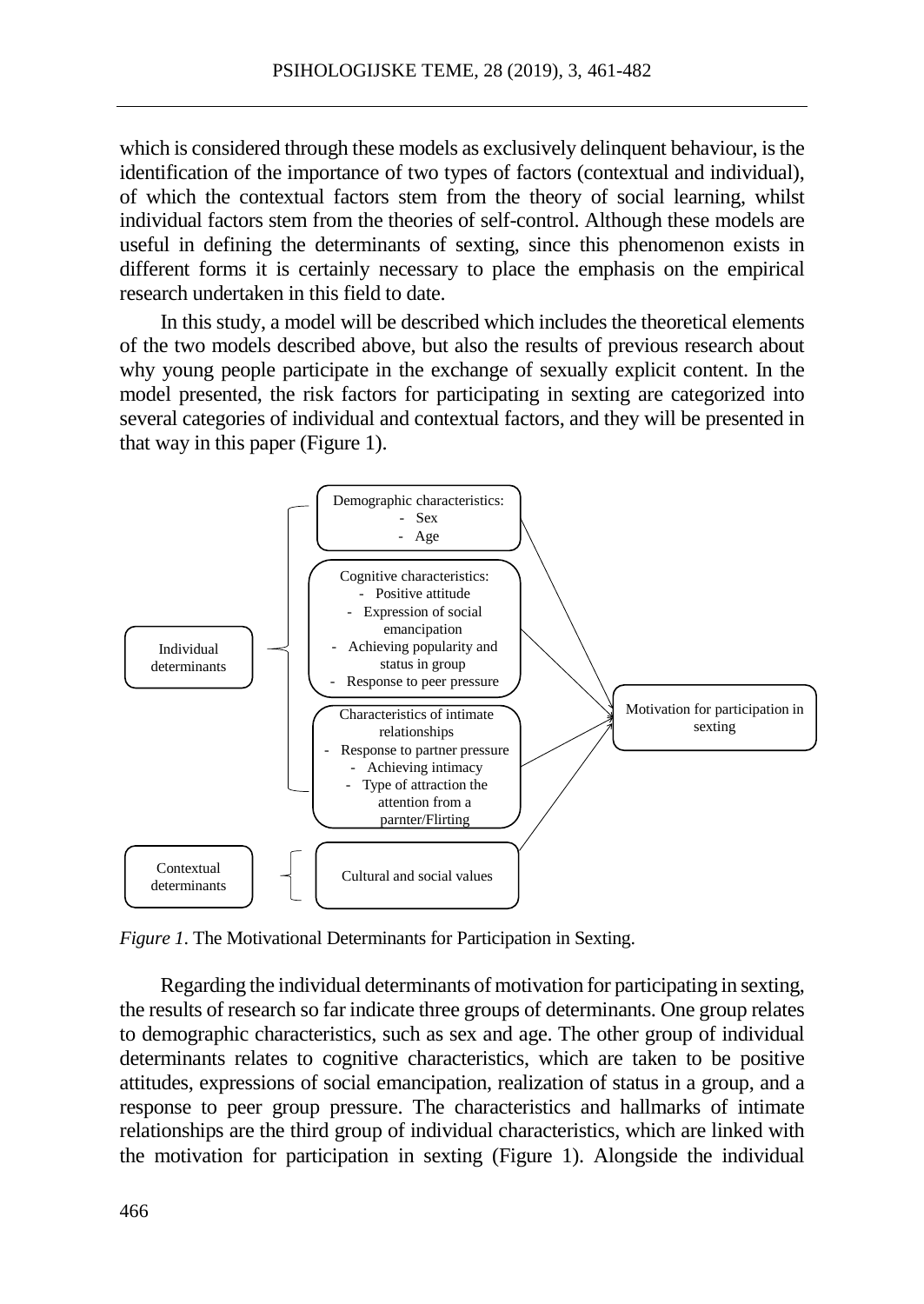determinants, the contextual characteristics, which denote cultural and social values, are the second wider category of determinants of sexting. Contextual variables do not directly contribute to engaging in sexting but have an indirect effect through the complex relationship between the individual variables and sexting.

The results of research to date, from which the theoretical model defined in this way stems, will be presented below.

#### **The Individual Determinants of Sexting**

The first group of individual determinants of sexting includes demographic characteristics, which are supported by empirical results in this field. In relation to differences in sexting between girls and boys, the results of research undertaken so far have produced inconsistent results. Some research shows that young men and girls exchange sexually explicit contents by electronic media equally (Dake et al., 2012; Hinduja & Patchin, 2010; Rice et al., 2012), whilst others report that girls are more active than boys (Martinez-Prather & Vandiver, 2014; Mitchell et al., 2012; Reyns, Henson, & Fisher, 2014). Girls show a greater tendency towards sending sexual content in comparison with boys, whilst boys have a greater likelihood of receiving such messages (Gordon-Messer, Bauermeister, Grodzinski, & Zimmerman, 2013; Henderson & Morgan, 2011; Strassberg, McKinnon, Sustaita, & Rullo, 2013). In contrast to the results of the research mentioned previously,Jonsson, Priebe, Bladh, and Svedin (2014) found that young men more often participate in activities such as posting sexually explicit contents.

Although sexting, as a phenomenon of the modern age, may be considered as a form of promoting sexuality, the fact is that the social environment reacts differently in situations when girls and young men express their sexuality. Shaming, social isolation and other forms of punishment are more frequent reactions from the environment to expressions of sexuality by girls (Angelides, 2013; Ringrose, Harvey, Gill, & Livingstone, 2013). This comes to be expressed in sexting situations. In contrast to girls, for young men producing and sharing sexually explicit contents ensures a higher status amongst their peers. Young men are usually encouraged to collect sexually explicit contents from their female peers, as well as posting their own photographs on some social media. These activities actually confirm their masculinity, and they acquire approval and admiration from their peers (Ringrose et al., 2012). The people around tend to see and describe girls who participate in these or similar activities as insecure, with a lack of self-respect and/or people prone to promiscuous behaviour (Döring, 2012; Lippman & Campbell, 2014; Ringrose et al., 2012; Walker et al., 2013). People also show a tendency towards seeing girls as those who through reckless and irresponsible behaviour are seeking the attention of young men in the wrong way (Hasinoff, 2013; Karian, 2012; Ringrose et al., 2012, 2013). The double moral standards towards young men and girls are especially visible in situations where photographs are distributed to the public, when the responsibility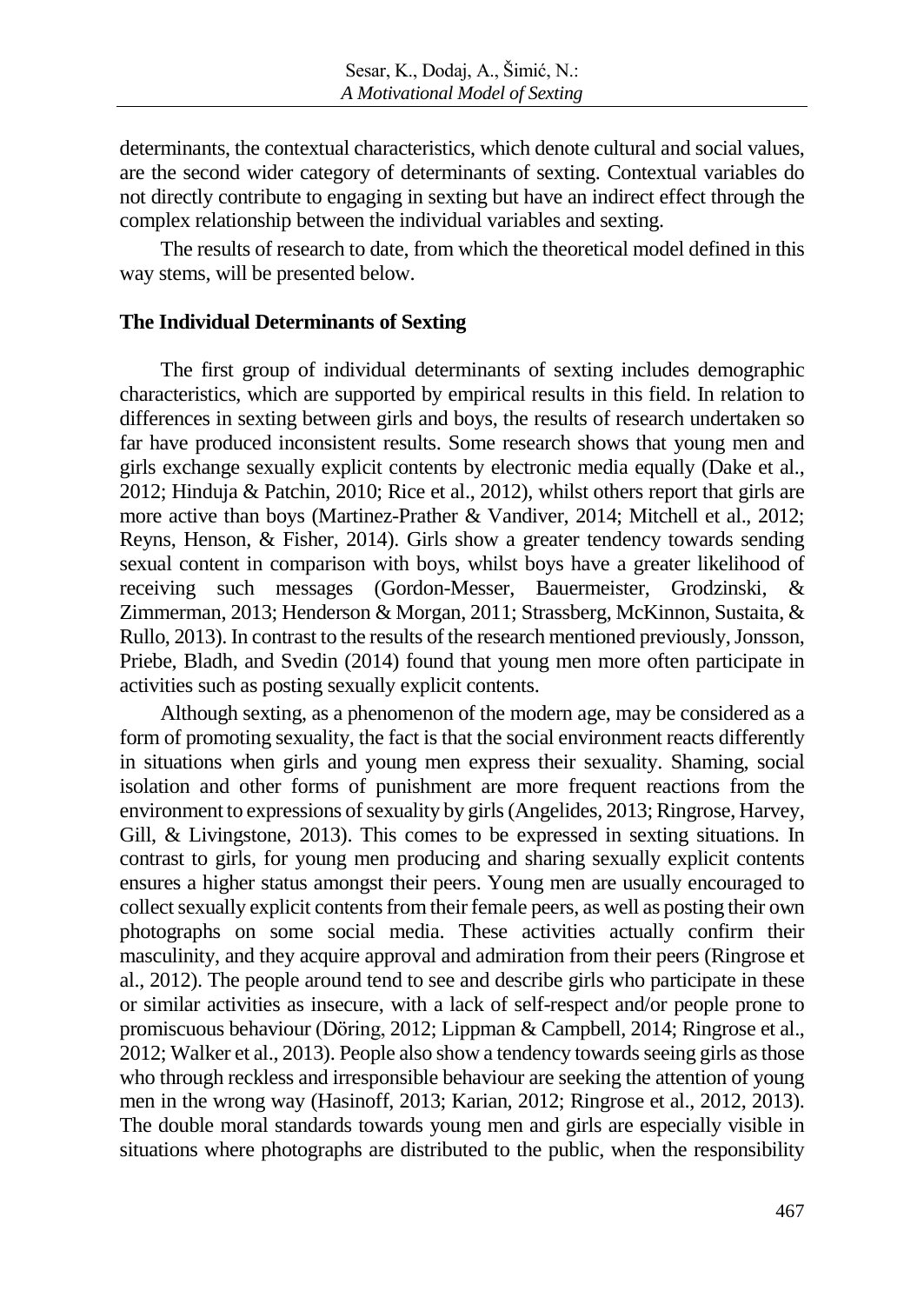for making and exchanging them is ascribed to the girls and not to those who are actually responsible for forwarding them without authorization (Hasinoff, 2013; Ringrose et al., 2013). It follows from this that sexting is far from a gender-neutral phenomenon and may be better understood if it is considered from the perspective of gender standards (Simpson, 2013). It also follows that sexting may be considered as a new form of abuse of women using the internet and social networks (Ringrose et al., 2012).

From research to date into the prevalence of sexting in different age groups of adolescents and young adults, certain inconsistencies may be seen. More specifically, research indicates that the prevalence of sexting increases with age. Adolescents aged 16 and 17 engage in exchanging sexually explicit contents more often than adolescents aged from 12 to 15 years (Dake et al., 2012; Mitchell et al., 2012; Rice et al., 2012; Strassberg et al., 2013). The trend of the rise in sexting during adolescence may be the result of increased sexual interest in that period of development (DeLamater & Friedrich, 2002). Adolescents in the period of middle and late adolescence, that is, the ages of 14 to 17 years, are more interested in sex than younger adolescents, aged 9 to 13 years. Moreover, older adolescents use mobile phones and the internet more, and are also less under the supervision of their parents in comparison with younger adolescents (Lenhart, Madden, & Hitlin, 2005; Livingstone, Haddon, Görzig, & Olafsson, 2011), which in the end results in more opportunities to engage in sexting. The trend of a rise in the prevalence of sexting in relation to age is also visible from research comparing the results from adolescents with the results of young adults (Lenhart & Duggan, 2014). In the research by Benotsh, Snipes, Martin, and Bull (2013) it was established that as many as 44% of the young adult participants engaged in sexting, but for all age groups receiving was more frequent than sending sexually explicit messages and photographs (Klettke et al., 2014). At a younger age, participation in sexting may be deemed to be normal, usual behaviour (Ott & Pfeiffer, 2009) whose purpose isto develop and explore one's own sexuality (Temple & Choi, 2014). Marganski (2017) explains this trend by the fact that younger adults use new technologies more often. Also, the large majority of them use social networks and the internet (Greenwood, Perrin, & Duggan, 2016).

Alongside the sex and age of individuals, for a complete understanding of sexting, it is certainly necessary to consider characteristics relating to the aspect of the cognitive processes that affect the decision by an individual to participate in sexting. This is a matter of attitudes, an expression of social emancipation, and a way to achieve popularity and status in a peer group.

Comparing the attitudes of people with experience of sexting and people who have not participated in this form of behaviour, the results of research to date (Jewel & Brown, 2012; Strassberg et al., 2013) report the more positive attitudes of people who have participated in sexting. Ferguson (2011) study on a sample of Hispanic women also showed the correlation between sexting and positive attitudes. In the research by Hudson (2011), it was found that attitudes towards sexting are in a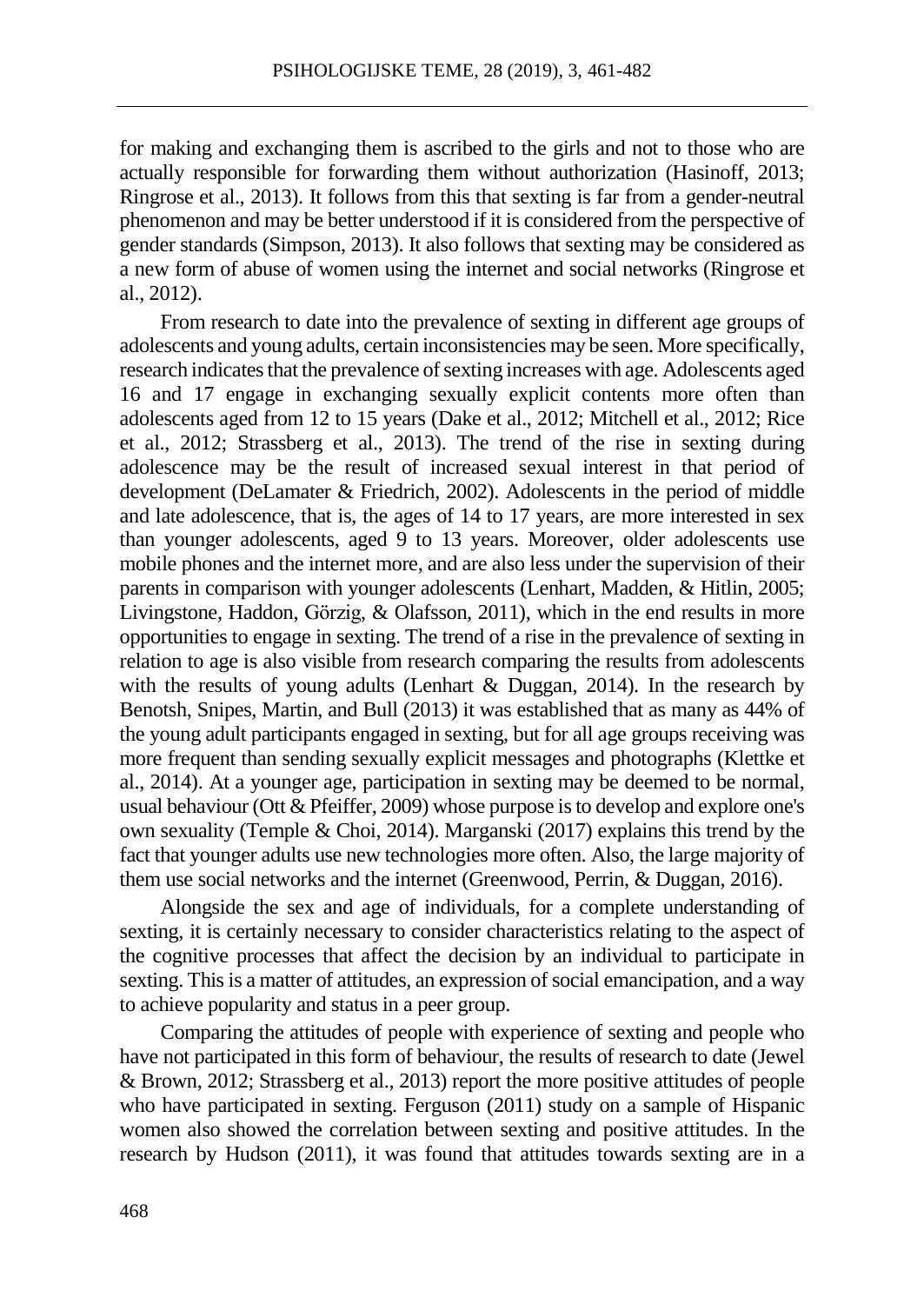positive correlation with subjective norms, which determine the intention, approval and actual behaviour related to sexting. According to the results of this research, positive attitudes were the strongest predictor of the intent for future participation in sexting by persons who had not yet had any experience of this form of behaviour. The expectation that sexting is an integral part of sexual behaviour in romantic relationships, and the attitude that sexting is fun, were also in a positive correlation with the exchange of sexually explicit text content and photographs in this research (Hudson, 2011).

An additional cognitive factor which also explains the motivation for participation in sexting relates to social emancipation. Adolescence is a specific period, characterised by social emancipation, the need for autonomy and freedom, and the development of skills which young people practice later in life (Ling, 2004, 2005). The main part of the process of emancipation itself is, in fact, the widening of social relationships beyond one's own family, with the development of a feeling of one's own identity through interaction with other people (Ling,  $2004$ ). In other words, in the period of adolescence, the influence of the family and significant others becomes increasingly moderated by the influence of peers. Mobile communications actually have an integral role in the process of emancipation itself, enabling adolescents to create and maintain contact with their peers in a simple, quick and flexible manner. In this way, it is possible to explain why precisely adolescents are pioneers in the complete acceptance of mobile communications, as a means of social interaction. In fact, Ling (2004) believes that mobile phones have become the most important resource through which adolescents develop new autonomy and positioning with their peers. For an adolescent, owning a mobile phone means they have control over their own personal channel of communication, which enables them to have an independent relationship with others. As well as its central role in social interactions, mobile communication has also become the primary resource of young people in testing their own boundaries. Research shows a positive relationship between use of mobile phones and risky behaviours such as consumption of alcohol, problems at school and sexual activity (Ling, 2005). Taking this into account, from the developmental perspective, sexting may be deemed to be one form of exploration of sexuality and the development of individual independence. Peer pressure relates to the behaviour of peers, who, using various methods such as pressure, mockery, peer violence or explicit messages, endeavour to affect the attitudes and/or behaviour of individuals (Brown, Bakken, Ameringer, & Mahon, 2008). According to a large number of authors, no form of potentially risky behaviour in young people exerts so much pressure from peers as sexting (Collins & Steinberg, 2006; Lippman & Campbell, 2014; Vanden Abeele, Campbell, Eggermont, & Roe, 2014). In the period of adolescence, engaging in potentially risky behaviours stems from the desire for acceptance within a peer group (Brown, Clasen, & Eicher, 1986). In order to ensure better status and thereby satisfy their need for popularity, adolescents adjust their behaviour to the norms of the group they belong to (Asher & McDonald, 2009). Results so far show that popular boys and girls are more sexually active than their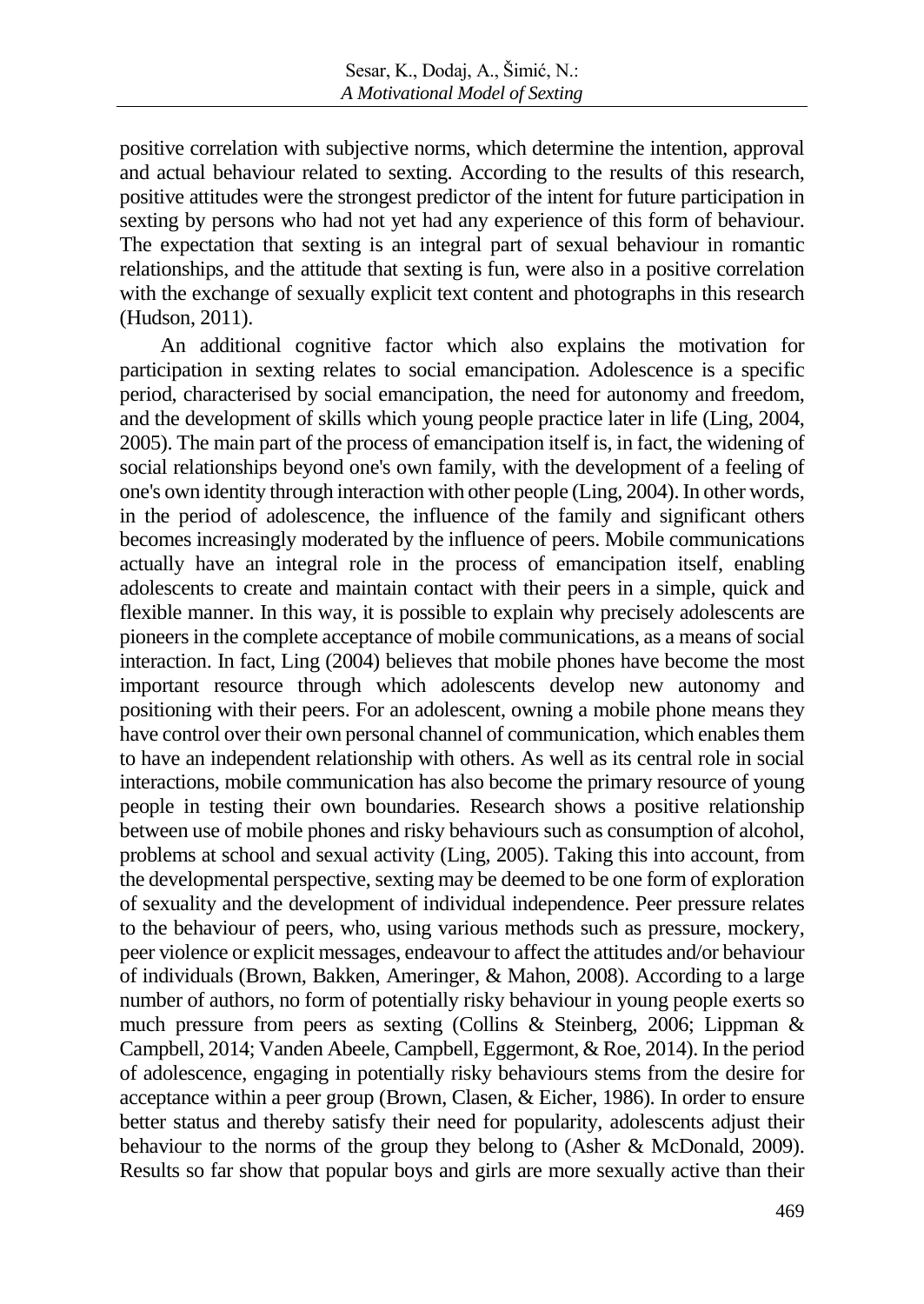less popular peers (Mayeux, Sandstrom, & Cillessen, 2008; Prinstein, Choukas-Bradley, Helms, Brechwald, & Rancourt, 2011). If sexting is seen as a sexual activity, made possible by electronic media, and which contributes to achieving status, then it stems from this that this behaviour is at least partially motivated by the desire to achieve and maintain popularity in the peer group. In this context, the peer group may exert pressure on adolescents to participate in sexting and similar activities. The findings of recent research support this assumption. Research shows that girls, by participating in sexting, acquire attention, popularity, and acceptance from boys (Lippman & Campbell, 2014; Ringrose et al., 2012; Vandeen Abeele, Roe, & Eggermont, 2012; Walker et al., 2013). On the other hand, through sexting boys acquire communication skills, which include persuading girls to show them their bodies. Receiving and forwarding photographs of parts of girls' bodies, especially their breasts, according to research to date, are motivated by boys demonstrating their own sexual activity and acquiring status amongst their peers (Ringrose et al., 2012, 2013). Adolescents also state that they and their peers participate in sexting in order to show that they are desirable and attractive, and to compete in terms of attractiveness (Chalfen, 2009; Ringrose et al., 2012). These motives indicate that sexting is a way of presenting one's own physical attractiveness and accomplishments, which are actually important indicators of visibility and social domination in a peer group (Closson, 2009; Lafontana & Cillessen, 2002). Forwarding sexually explicit photographs of peers without their approval (Bond, 2010; Ringrose et al., 2012) stems from the desire for social domination (Ahn, Garandeau, & Rodkin, 2010; Closson, 2009).

Further, in the context of individual determinants, it should be mentioned that the characteristics of intimate relationships are relevant for an understanding of sexting, especially in view of the fact that sexting may be deemed to be a form of intimacy. In the context of intimate relationships, pressure most often takes place in situations where one of the partners asks the other partner, with whom he or she is in an intimate relationship, to send sexually explicit photographs of themselves, or to participate in a mutual exchange of photographs of that type (Döring, 2012; Lippman & Campbell, 2014). Lippman and Campbell (2014) analysed data obtained from focus groups using a sample of American adolescents aged 12 to 18 years. Their results show that girls are afraid that boys will no longer talk to them if they do not respond positively to their request to send a (semi)naked photograph, or that they will find them uninteresting if they refuse to participate in such activities. The findings of other research consistently report that girls agree to activities such as "undesirable" independent photographs, and sharing photographs which for them represent a form of "sexual alignment" or the "undesirable price" which they have to pay, in order to maintain a romantic relationship with their partner (Lippman & Campbell, 2014; Renfrow & Rollo, 2014). Moreover, research confirms that girls participate in sexting because it is expected of them and deemed to be normal behaviour in an intimate relationship (Walker et al., 2013). Recently, there is an increasing number of indicators that adolescents, as part of their romantic relationships, mutually agree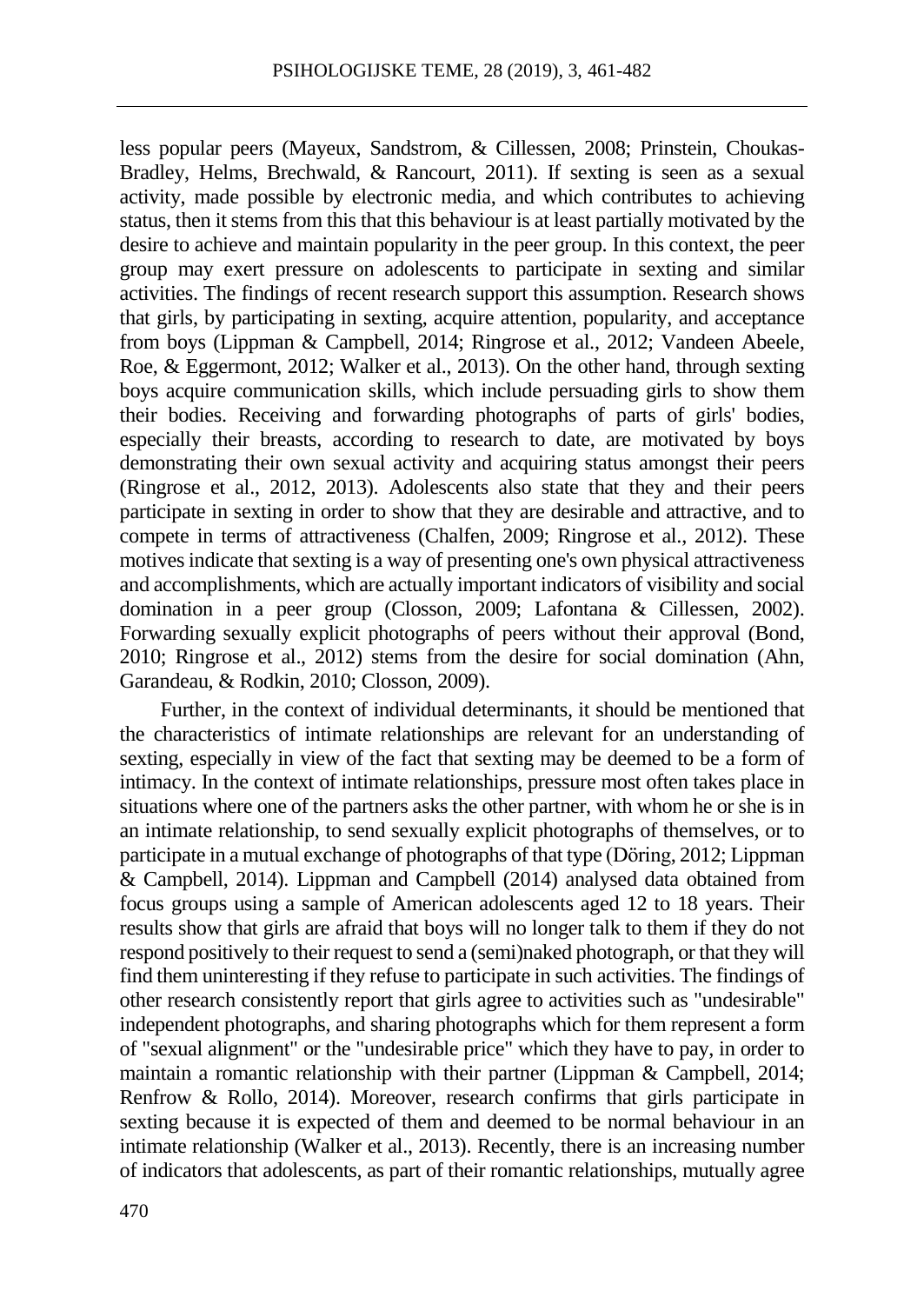to exchange sexually explicit contents, especially during times when they are physically separated from their partner (Albury & Crawford, 2012; Döring, 2012; Walker et al., 2013). This form of behaviour for adolescents is a normal way of expressing personal sexuality, intimacy and communication within an intimate relationship (Döring, 2014; Hasinoff, 2013; Karian, 2012; Renfrow & Rollo, 2014). Sending or exchanging sexually explicit photographs to a partner with whom they are in an intimate relationship demonstrates that they are in love and/or shows their confidence (Albury & Crawford, 2012; Delevi & Weisskirch, 2013; Döring, 2012; Ringrose et al., 2012; Weisskirch & Delevi, 2011). Young people also send their partner text messages or sexually explicit photographs as foreplay, that is, as an introduction or initiation of real-life sexual behaviour, or to demonstrate their readiness for an intimate relationship (Lippman & Campbell, 2014; Temple & Choi, 2014). Young people very often use sexually explicit photographs in order to arouse attention, romantic or sexual interest in a person they like, but with whom they are not currently in a romantic relationship (Henderson & Morgan, 2011; Lenhart, 2009; Lippman & Campbell, 2014). Further, some young people use sexting to make them feel attractive and aroused (Dir, Coskunpinar, Steiner, & Cyders, 2013; Henderson & Morgan, 2011; Perkins, Becker, Tehee, & Mackelprang, 2014; Renfrow & Rollo, 2014; Weisskirch & Delevi, 2011) and seductive (Lenhart, 2009). In the end, for some young people, sexting is a "safe" sexual activity, insofar as they do not want to engage in sexual relations for health and/or religious reasons. Although additional research is needed in this field, some authors believe that sexting is a way young people experiment because it allows them to express their sexuality without any risk of pregnancy orsexually transmitted diseases(Chalfen, 2009; Lippman & Campbell, 2014).

In conclusoin, from the results of the research to date it follows that it is not necessary to perceive sexting only as a form of risky behaviour. Exchanging sexually explicit contents may also be a way of expressing intimacy and/or fun.

#### **The Contextual Determinants of Sexting**

Over the past decade, sexuality has become extremely visual, commercialised and thematized in popular culture, through social networks, films and video recordings (Ringrose et al., 2012). Elements of a culture in which intimate relationships are discussed in a very open manner, where there is easy access to pornography on the internet, and advertising with sexual content is very present in the media, have contributed to a social context where sexuality is no longer a taboo subject (Ringrose et al., 2012). From this, it follows that sexting may be considered in the context of a markedly sexual consumer culture, which is dominant in contemporary society (Lippman & Campbell, 2014; Ringrose et al., 2012; Walker et al., 2013).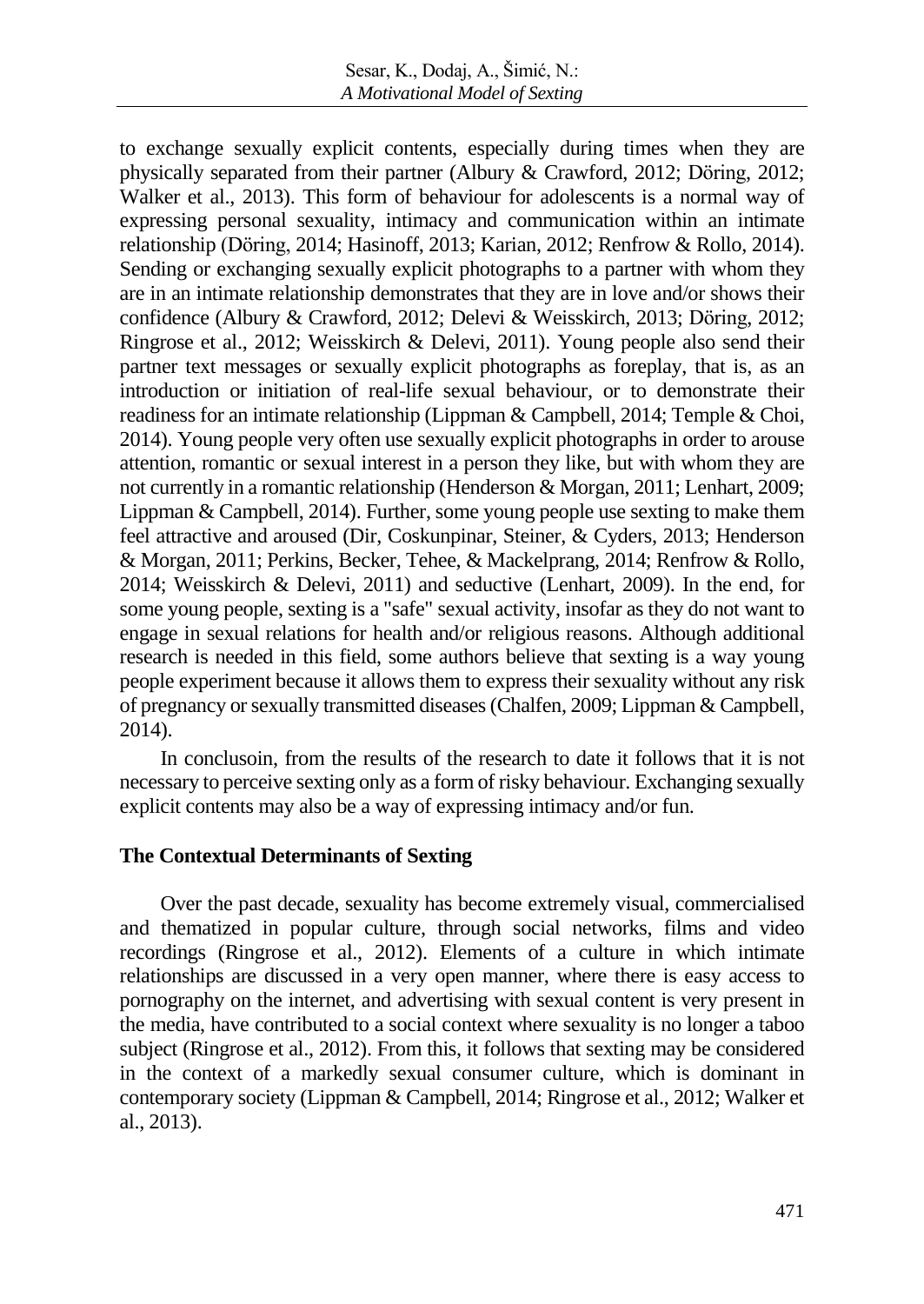In the context of these changes in society and in the perception of sexuality, activities such as the exchange of sexually explicit contents via the electronic media have become an integral part of the sexual behaviour of young people. Chalfen (2009) states that sexting is in fact what happened before, the exchange of words and photographs, but in a way that isin line with the current media, and the technological changes and possibilities which have brought about those changes. Some other authors believe that sexting is only a new form of experimentation with sexuality in the period of adolescence and that young people have always used technology in some form to express their sexuality (Chalfen, 2009; Hand, Chung, & Peters, 2009). The values that dominate in society form the attitudes and behaviour of members of that society (Schwartz & Boehnke, 2004). For example, they determine the extent to which women are subject to limitations by society in expressing their sexuality (DeLamater, 1981). In sexually restrictive societies, traditional values are dominant, through which the traditional gender roles are emphasized and the sexual passivity of women and the domination of men are promoted (Kiefer & Sanchez, 2007; Marston & King, 2006). In contrast, in sexually permissive societies gender differences in sexuality are in general less clear (Petersen & Hyde, 2010), and it is usual for women to express their sexual desires and needs (Weinberg, Lottes, & Shaver, 1995). Research shows a lower tendency towards potentially risky sexual behaviours in traditional societies (Kloep, Gueney, Cok, & Simsek, 2009) which may be a result of restrictive child-rearing methods (Alwin & Felson, 2010). Traditional societies also have a strong influence on the sexual behaviour of adolescents and may restrict them in their expression of sexuality (Sharabany, Eshel, & Hakim, 2008). In traditional, sexually restrictive societies, the sexuality of adolescents may be perceived as unacceptable. In such societies, the exchange of sexually explicit photographs may be perceived as unacceptable behaviour for girls. However, young men may be expected to participate in exchanges of sexually explicit contents. In sexually permissive societies, the sexuality of adolescents is perceived as a normal phase of development (Weinberg et al., 1995), and it is acceptable for adolescent girls to express their sexuality too. The openness of society towards this form of sexual activity results in the fact that adolescent girls are more willing to send photographs and textual messages with sexual content. A comparison of European countries in terms of social values shows that, despite the homogeneity of some of their social characteristics, there are still some noticeable differences in social values (Widmer, Treas, & Newcomb, 1998). More liberal sexual attitudes are to be found more often in countries in north-western Europe, such as Sweden, Denmark and Norway (Arnett & Balle-Jensen, 1993; Weinberg et al., 1995), in comparison with countries in southern Europe, such as Italy, and some eastern European countries such as Poland (Widmer et al., 1998). In this context, it is to be expected that cultural values will affect the prevalence of sexting, that is, in more sexually permissive societies gender differences in sexting are less expressed than in traditional societies. Although society may influence the prevalence of this phenomenon, most research to date has been undertaken on American samples. There is a lack of research from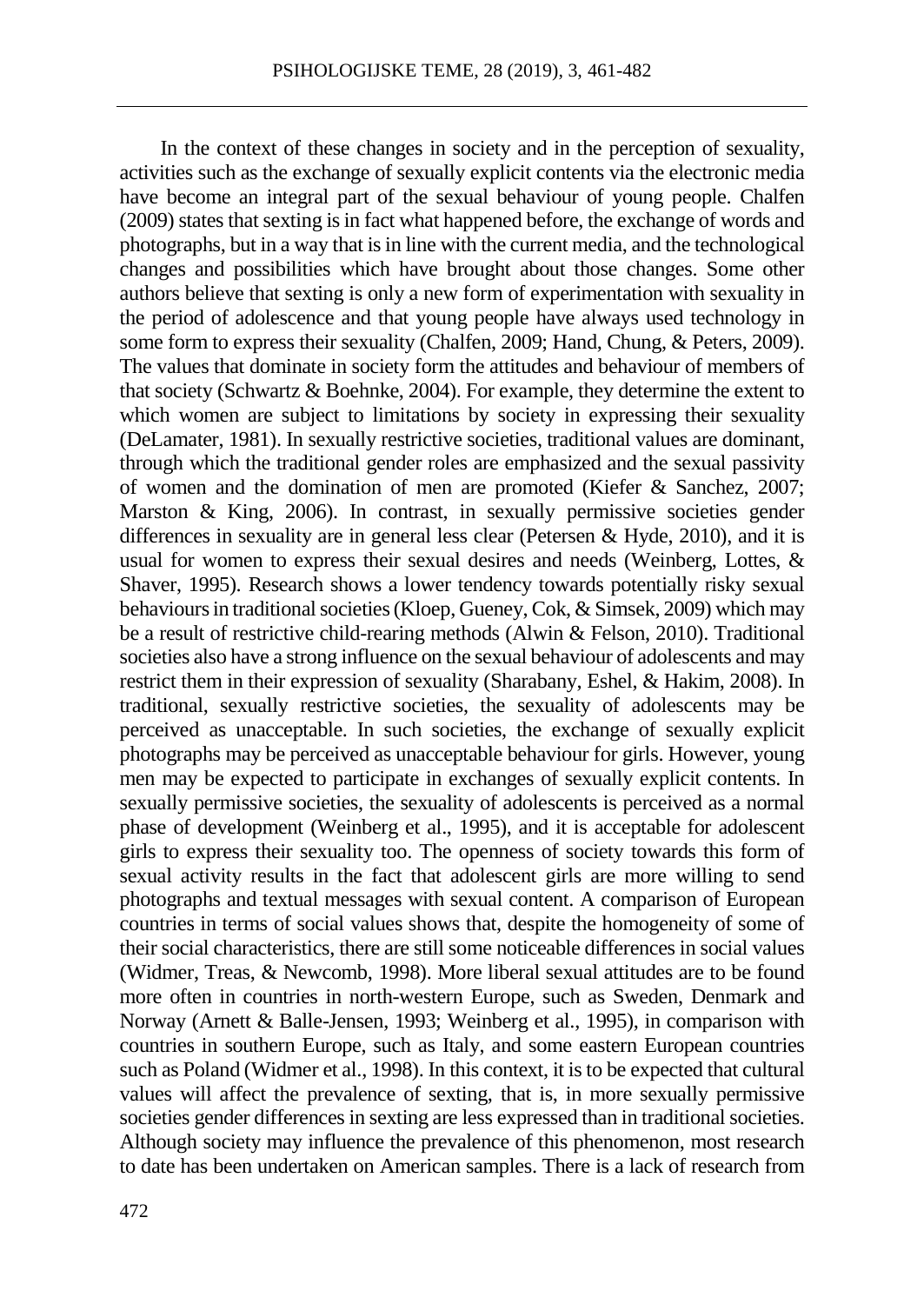different European countries, as well as the comparison of the prevalence of sexting, which would contribute to a better understanding of the culture-specific variations of this phenomenon.

#### **Conclusion**

The fact that there are very few review articles on the motivational determinants of sexting prompted us to undertake a more comprehensive consideration of the motivational factors for participation in sexting. In view of the fact that the results of empirical research to date have tested a wide range of determinants, we endeavoured to group them into one general model of sexting that covers two wider categories. The individual characteristics which act on the motivation to participate in sexting are sex, age and cognitive characteristics, and the characteristics stemming from intimate relationships. The contextual determinants of participation in sexting include the perception of cultural and social values. In a critical review of the results of research to date relating to the individual determinants of sexting, it follows that there are still clear differences whereby young men engage in sexting more often than girls. Shaming, social isolation and other forms of punishment are frequent reactions to expressions of sexuality by girls. Sexting, according to the results of research undertaken, is most frequent in the period of young adulthood, although the first experimenting already begins in early adolescence. A more positive attitude in young people towards this form of behaviour also contributes to participating in sexting. Further, the needs for exploring sexuality, realizing social emancipation and improving one's social status and social domination in one's peer group increase the tendency towards participation in exchanges of sexually explicit contents. A young person's decision to participate may also be made under pressure from a partner in order to maintain an intimate relationship, attract attention and/or prompt the romantic or sexual interest of a potential partner. Although some authors deem sexting to be risky behaviour, the results of research so far indicate that sexting may also be seen as an integral part of a romantic relationship. The influence of social values and culture is also not negligible. The social context within which sexuality is no longer taboo is dominant today in contemporary societies and contributes to the willingness of an individual to participate in sexting.

In this review, the main motivational determinants for participation in sexting are presented. Since this is a relatively new phenomenon more research still needs to be done. It is probably a complex and dynamic process in which various individual and contextual characteristics interact with one another. Alongside the various determinants of sexting, the aspects of the contextual determinants which have moderating and mediating functions in the relationship between sexting and individual characteristics, and vice versa, should be studied. The results regarding the relationship between the individual and the contextual determinants should be tested on samples of participants with different socio-demographic characteristics. It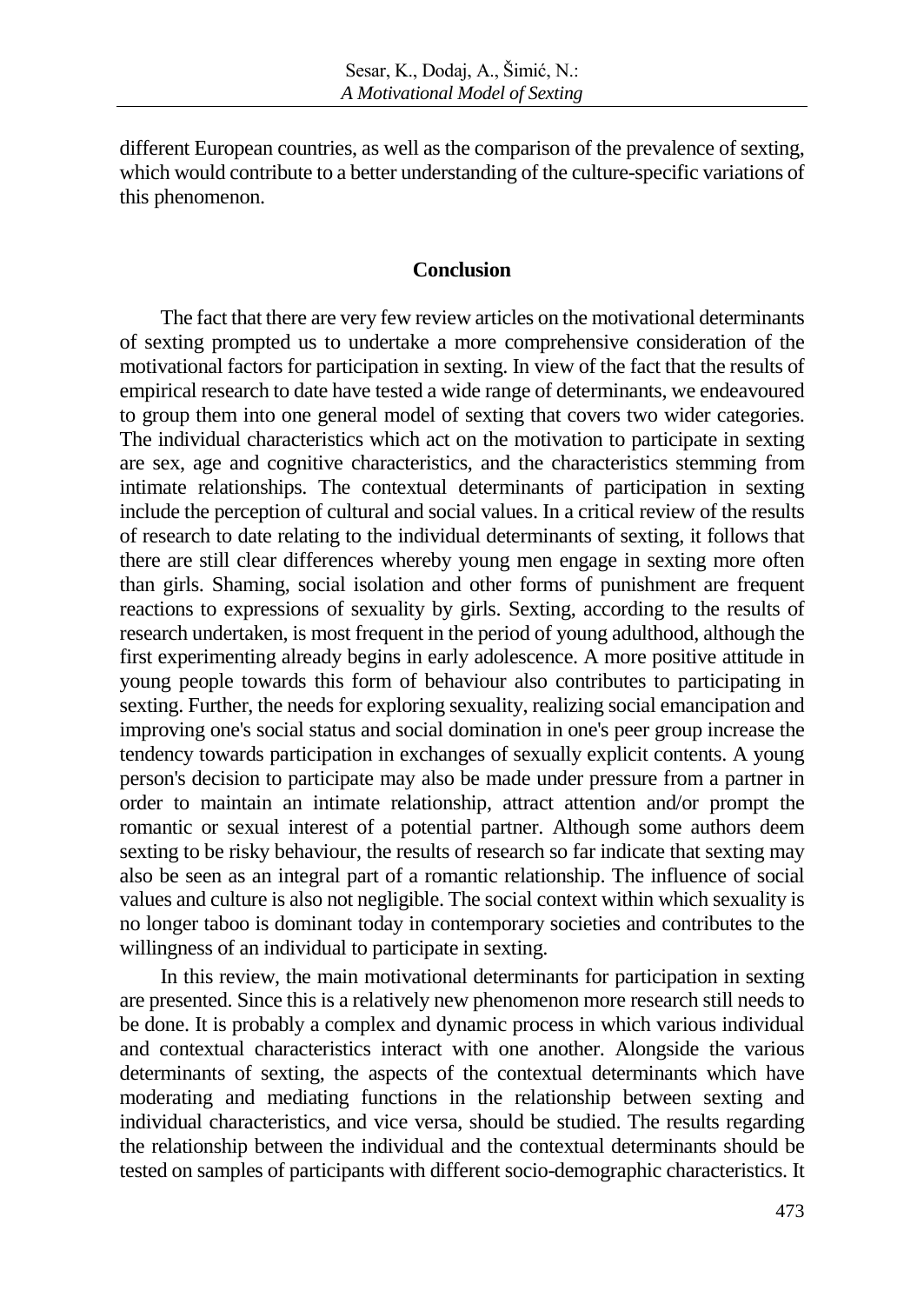is necessary to use precise operationalization of the constructs of sexting in the research. In this field, more recent methods of collecting data, such as social network analysis, are also welcome. Although this is a relatively new approach, social network analysis may be appropriate in researching the interaction between various individuals in on-line communication, such as sexting. This is an analytical technique, aimed at providing insight into the structure and characteristics of individual networks. Each network has nodes (entities) and ties between the various nodes (entities) (see Kopal, Korkut, & Krnjašić, 2016). For example, in the context of sexting, study groups could be analysed that may represent a network of research interest. In this case, the nodes in the network could be students, with different individual characteristics, and different types of sexting could be the ties between students, that is, the nodes.

In summary, future research aimed atshedding light on the mutual relationships and identification of new individual and/or contextual characteristics are needed and could contribute to a better understanding of the motivations and decisions to participate in sexting.

#### **References**

- Ahn, H., Garandeau, C. F., & Rodkin, P. C. (2010). Effects of classroom embeddedness and density on the social status of aggressive and victimized children. *Journal of Early Adolescence*, *30*(1), 76-101. doi[:10.1177/0272431609350922](http://psycnet.apa.org/doi/10.1177/0272431609350922)
- Akers, R. L. (1998). *Social learning and social structure: A general theory of crime and deviance*. Boston: Northeastern University Press.
- Akers, R. L., & Jensen, G. F. (2006). The empirical status of social learning theory of crime and deviance: The past, present and future. In F. T. Cullen,J. P. Wright, & K. R. Blevins (Eds.), *Taking stock: The status of criminological theory* (pp. 37-76). New Brunswick, NJ: Transaction Publishers.
- Albury, K., & Crawford, K. (2012). Sexting, consent and young people's ethics: Beyond Megan's story. *Continuum: Journal of Media and Cultural Studies, 26*(3), 463-473. doi:10.1080/10304312.2012.665840
- Alwin, D. F., & Felson, J. L. (2010). Religion and child rearing. In C. G. Ellison & R. A. Hummer (Eds.), *Religion, families, and health: Population-based research in the united states* (pp. 40-60). New Brunswick: Rutgers University Press.
- Angelides, S. (2013). Technology, hormones, and stupidity: The affective politics of teenage sexting. *Sexualities*, *16*(5-6), 665-689. doi:10.1177/1363460713487289
- Arnett, J. J., & Balle-Jensen, L. (1993). Cultural bases of risk behavior: Danish adolescents. *Child Development*, *64*(6), 1842-1855. doi:10.2307/1131473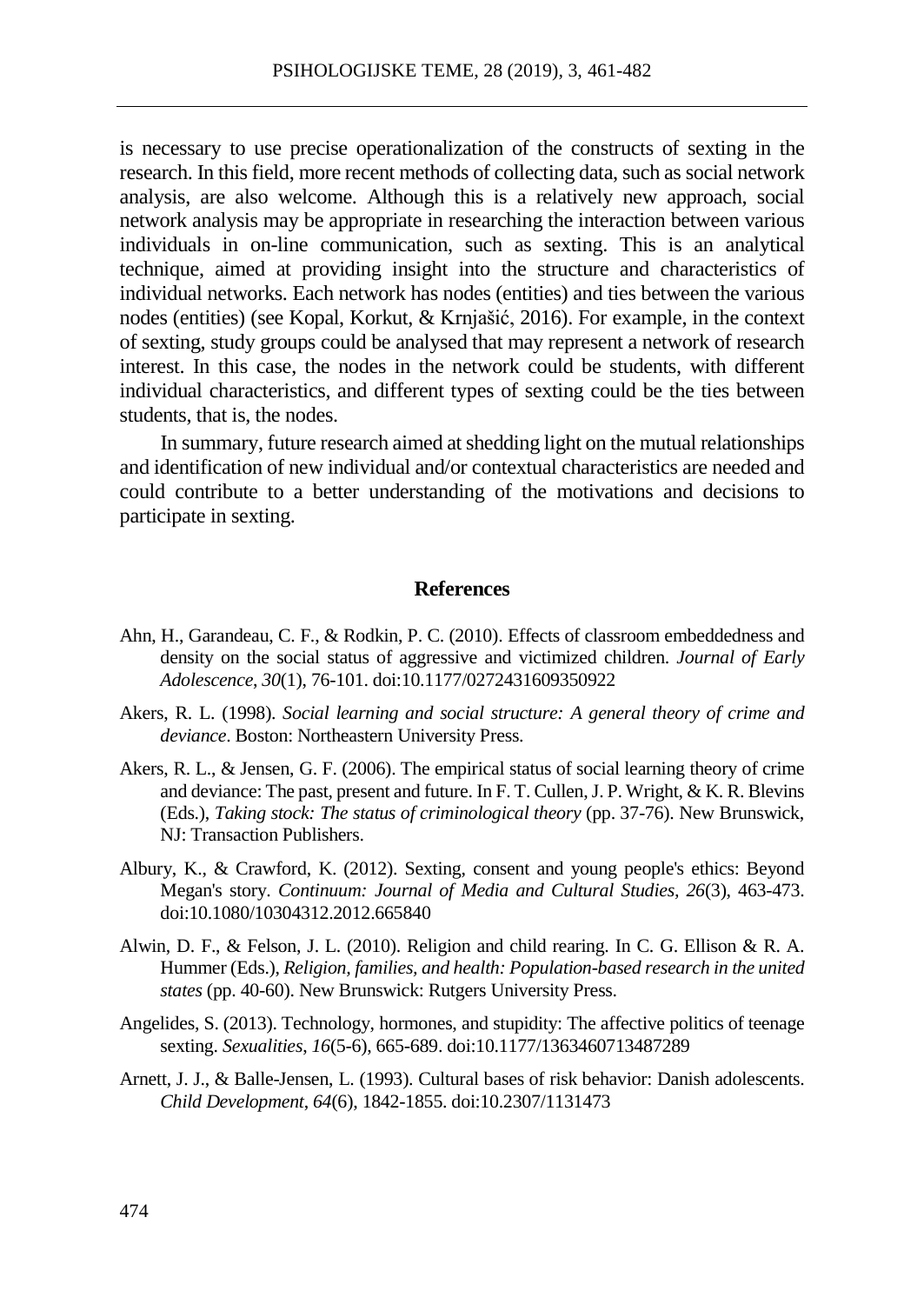- Asher, S. R., & McDonald, K. L. (2009). The behavioral basis of acceptance, rejection and perceived popularity. In K. H. Rubin, W. M. Bukowski, & B. Laursen (Eds.), *Handbook of peer interactions, relationships, and groups* (pp. 232-248). New York: Guilford.
- Barrense-Dias, Y., Berchtold, A., Surís, J. C., & Akre, C. (2017). Sexting and the definition issue. *Journal of Adolescent Health, 61*(5), 544-554. doi:10.1016/j.jadohealth.2017. 05.009
- Benotsch, E. G., Snipes, D. J., Martin, A. M., & Bull, S. S. (2013). Sexting, substance use, and sexual risk behavior in young adults. *The Journal of Adolescent Health: Official Publication of the Society for Adolescent Medicine*, *52*(3), 307-313. doi:10.1016/j. jadohealth.2012.06.011
- Bond, E. (2010). The mobile phone = bike shed? Children, sex and mobile phones. *New Media & Society*, *13*(4), 587-604. doi:10.1177/1461444810377919
- Brown, B. B., Bakken, J. P., Ameringer, S.W., & Mahon, S. D. (2008). A comprehensive conceptualization of the peer influence process in adolescence. In M. Prinstein & K. Dodge (Eds.), *Understanding peer influence in children and adolescents* (pp. 17-44). New York: Guilford Press.
- Brown, B. B., Clasen, D. R., & Eicher, S. A. (1986). Perceptions of peer pressure, peer conformity dispositions, and self-reported behavior among adolescents. *Developmental Psychology*, *22*(4), 521-530. doi:10.1037/0012-1649.22.4.521
- Burgess, R. L., & Akers, R. L. (1966). A differential association Reinforcement teory of criminal behavior. *Social Problems, 14*(2), 128-147. doi:10.1525/sp.1966.14.2. 03a00020
- Burić, J., Juretić, J., & Štulhofer, A. (2018). Uloga dispozicijskih, socijalizacijskih i ponašajnih čimbenika u dinamici slanja seksualno eksplicitnih poruka u adolescenciji. *Psihologijske teme*, *27*(3), 409-435. doi:10.31820/pt.27.3.4
- Calvert, C. (2009). Sex, cell phones, privacy, and the first amendment: When children become child pornographers and the lolita effect undermines the law. *CommLaw Conspectus: Journal of Communications Law and Policy, 18*, 1-66. Retrieved from https://scholarship.law.edu/commlaw/vol18/iss1/3
- Calvert, C. (2013). Revenge porn and freedom of expression: Legislative pushback to an online weapon of emotional and reputational destruction. *Fordham Intellectual Property, Media & Entertainment Law Journal*, *24*(2), 673-702. Retrieved from http://ir.lawnet.fordham.edu/iplj/vol24/iss3/2
- Campbell, M. A. (2005). Cyber bullying: An old problem in a new guise? *Australian Journal of Guidance and Counselling*, *15*(1), 68-76. [doi:10.1375/ajgc.15.1.68](http://dx.doi.org/10.1375/ajgc.15.1.68)
- Chalfen, R. (2009). 'It's only a picture': Sexting, 'smutty' snapshots and felony charges. *Visual Studies*, *24*(3), 258-268. [doi:10.1080/14725860903309203](http://dx.doi.org/10.1080/14725860903309203)
- Closson, L. M. (2009). Status and gender differences in early adolescents' descriptions of popularity. *Social Development*, *18*(2), 412-426. [doi:10.1111/j.1467-9507.2008.](http://psycnet.apa.org/doi/10.1111/j.1467-9507.2008.00459.x) [00459.x](http://psycnet.apa.org/doi/10.1111/j.1467-9507.2008.00459.x)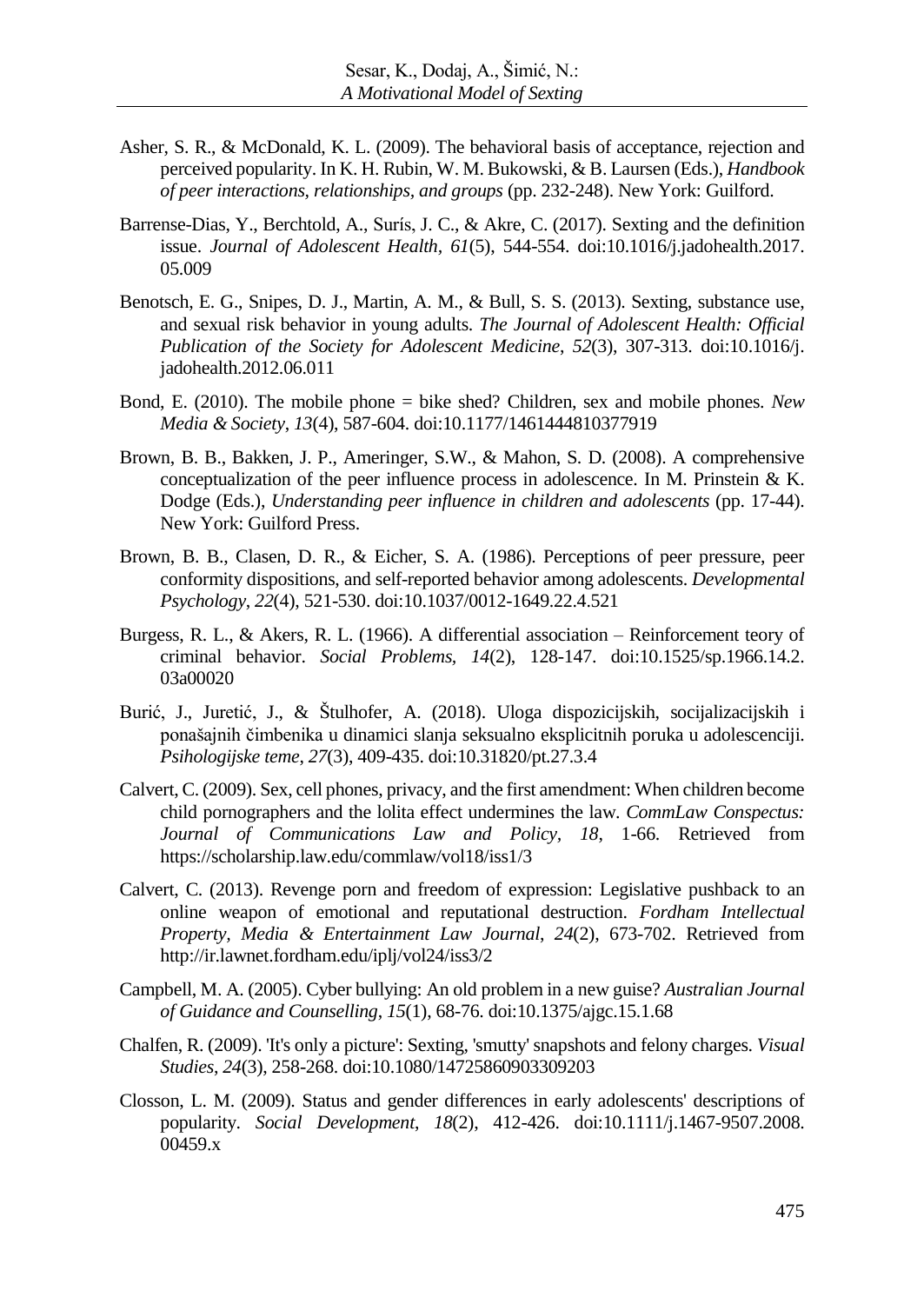- Collins, W. A., & Steinberg, L. (2006). Adolescent development in interpersonal context. In W. Damon, R. Lerner, & N. Eisenberg (Eds.), *Handbook of child psychology: Social, emotional, and personality development* (pp. 1003-1067). New York: Wiley.
- Cooper, K., Quayle, E., Jonsson, L., & Svedin, C. G. (2016). Adolescents and self-taken sexual images: A review of the literature. *Computers in Human Behavior, 55*, 706-716. doi:10.1016/j.chb.2015.10.003
- Dake, J. A., Price, J. H., Maziarz, L., & Ward, B. (2012). Prevalence and correlates of sexting behavior in adolescents. *American Journal of Sexuality Education*, *7*(1), 1-15. [doi:](file:///C:/Users/irenam/AppData/Nataša/AppData/Local/Temp/doi)10.1080/15546128.2012.650959
- DeLamater, J. (1981). The social control of sexuality. *Annual Review of Sociology, 7,* 263- 290. doi:10.1146/annurev.so.07.080181.001403
- DeLamater, J., & Friedrich, W. N. (2002). Human sexual development. *The Journal of Sex Research*, *39*(1), 10-14. doi:10.1080/00224490209552113
- Delevi, R., & Weisskirch, R. S. (2013). Personality factors as predictors of sexting. *Computers in Human Behavior*, *29*(6), 2589-2594. [doi:](file:///C:/Users/irenam/AppData/Nataša/AppData/Local/Temp/doi)10.1016/j.chb.2013.06.003
- Dir, A. L., Coskunpinar, A., Steiner, J. L., & Cyders, M. A. (2013). Understanding differences in sexting behaviors across gender, relationship status, and sexual identity, and the role of expectancies in sexting. *Cyberpsychology, Behavior, and Social Networking*, *16*(8), 568-574. [doi:10.1089/cyber.2012.0545](https://doi.org/10.1089/cyber.2012.0545)
- Döring, N. (2012). Erotischer Fotoaustausch unter Jugendlichen: Verbreitung, Funktionen und Folgen des Sexting. *Zeitschrift für Sexualforschung, 25*(1), 4-25. [doi:](file:///C:/Users/irenam/AppData/Nataša/AppData/Local/Temp/doi)10.1055/s-0031-1283941
- [Döring,](https://cyberpsychology.eu/about/editorialTeamBioFullProfile/869) N. (2014). Consensual sexting among adolescents: Risk prevention through abstinence education or safer sexting?. *Cyberpsychology: Journal of Psychosocial Research on Cyberspace, 8*(1), 9. [doi:10.5817/CP2014-1-9](http://dx.doi.org/10.5817/CP2014-1-9)
- Drouin, M., Ross, J., & Tobin, E. (2015). Sexting: A new, digital vehicle for intimate partner aggression? *Computers in Human Behavior*, *50*, 197-204. [doi:](file:///C:/Users/irenam/AppData/Nataša/AppData/Local/Temp/doi)10.1016/j.chb.2015. 04.001
- Drouin, M., Vogel, K. N., Surbey, A., & Stills, J. R. (2013). Let's talk about sexting, baby: Computer-mediated sexual behaviors among young adults. *Computers in Human Behavior*, *29*(5), A25-A30. doi:10.1016/j.chb.2012.12.030
- Ferguson, C. J. (2011). Sexting behaviors among young Hispanic women: Incidence and association with other high-risk sexual behaviors. *Psychiatric Quarterly*, *82*(3), 239- 243. [doi:](file:///C:/Users/irenam/AppData/Nataša/AppData/Local/Temp/doi)10.1007/s11126-010-9165-8
- Gottfredson, M., & Hirschi, T. (1990). *A general theory of crime*. Stanford: Stanford University Press.
- Gordon-Messer, D., Bauermeister, J. A., Grodzinski, A., & Zimmerman, M. (2013). Sexting among young adults. *Journal of Adolescent Health*, *52*(3), 301-306. do[i:10.1016/](https://dx.doi.org/10.1016%2Fj.jadohealth.2012.05.013) [j.jadohealth.2012.05.013](https://dx.doi.org/10.1016%2Fj.jadohealth.2012.05.013)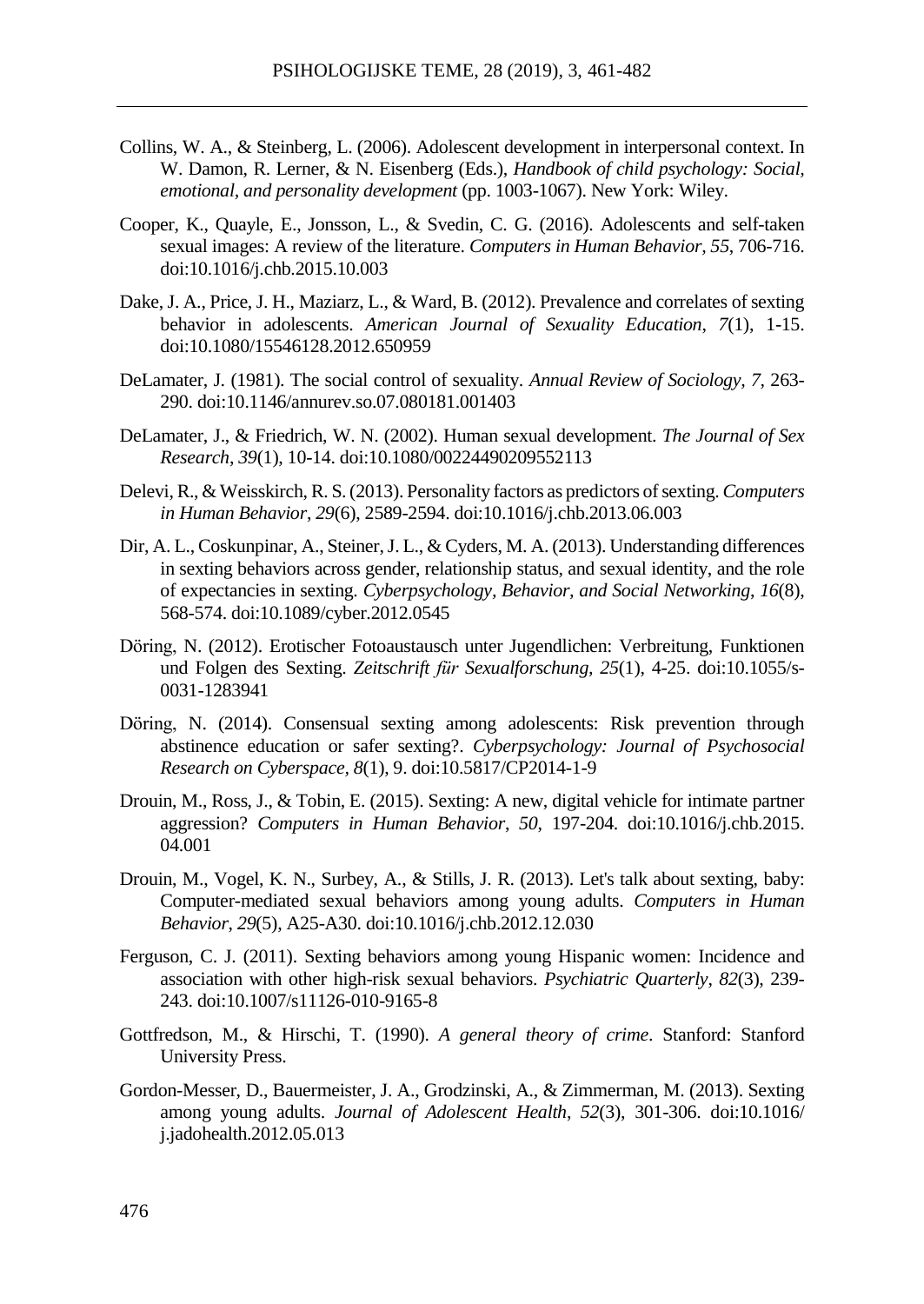- Greenwood, S., Perrin, A., & Duggan, M. (2016). *Social media update 2016*. Pew Research Center. Retrieved from http://www.pewinternet.org/2016/11/11/social-media-update-2016/#usage-anddemographics-of-social-media-platforms
- Hand, T., Chung, D., & Peters, M. (2009). The use of information and communication technologies to coerce and control in domestic violence and following separation. *Australian Domestic & Family Violence Clearinghouse*, *Newsletter, January 2009*, 1- 16. Retrieved from http://www.austdvclearinghouse.unsw.edu.au/PDF%20files/ Stakeholder%20Paper\_6.pdf
- Hasinoff, A. A. (2013). Sexting as media production: Rethinking social media and sexuality. *New Media & [Society](http://nms.sagepub.com/content/15/4/449.abstract?etoc)*, *15*(4), 449-465. [doi:](file:///C:/Users/irenam/AppData/Nataša/AppData/Local/Temp/doi)10.1177/1461444812459171
- Hawkes, G., & Dune, D. (2013). Introduction: Narratives of the sexual chid: Shared themes and shared challanges. *Sociology*, *16*(5/6), 622-634. [doi:](file:///C:/Users/irenam/AppData/Nataša/AppData/Local/Temp/doi)10.1177/1363460713497459
- Henderson, L., & Morgan, E.(2011). Sexting and sexual relationships among teens and young adults. *McNair Scholars Research Journal, 7*(1), 31-39. Retrieved from http://scholarworks.boisestate.edu/mcnair\_journal/vol7/iss1/9
- Hinduja, S., & Patchin, J. W. (2010). *Sexting: A brief guide for educators and parents*. Cyberbullying Research Center. Retrieved from https://www.scribd.com/%20doc/ 58793571/SextingA-Brief-Guide-For-Educators-Parents-Hinduja-Patchin
- Hirschi, T. (1969). *Causes of delinquency*. Berkeley: University of California Press.
- Hirschi, T. (1979) Separate and unequal is better. *Journal of Research in Crime and Delinquency, 16*(1), 34-38. doi:10.1177/002242787901600104
- Hudson, H. K. (2011). *Factors affecting sexting behaviors among selected undergraduate students*. (Unpublished doctoral dissertation). Southern Illinois University Carbondale, Department of Health Education and Recreation in the Graduate School, Carbondale.
- Hudson, H. K., Fetro, J. V., & Ogletree, R. (2014). Behavioral indicators and behaviors related to sexting among undergraduate students. *American Journal of Health Education, 45*, 183-195. doi:10.1080/19325037.2014.901113
- Horst, H. A., Herr-Stephenson, B., & Robinson, L. (2010). Media ecologies. In M. Ito, S. Baumer, M. Bittanti, D. Boyd, R. Cody, B. Herr-Stephenson, H. A. Horst, P. G. Lange, D. Mahendran, K. Z. Martinez, C. J. Pascoe, D. Perkel, L. Robinson, C. Sims, & L. Trip (Eds.), *Hanging out, messing around, and geeking out* (pp. 29-78). Cambridge: MIT Press.
- Jewell, J., & Brown, C. (2013). Sexting, catcall, and butt slaps: How gender stereotypes and perceived group norms predict sexualized behavior. *Sex Roles, 69*(11-12), 594-604. doi:10.1007/s11199-013-0320-1
- Jewel, J. A., & Spears Brown, C. (2013). Sexting, catcalls, and butt slaps: How gender stereotypes and perceived group norms predict sexualized behavior. *Sex Roles, 69*(11), 594-604. doi:10.1007/s11199-013-0320-1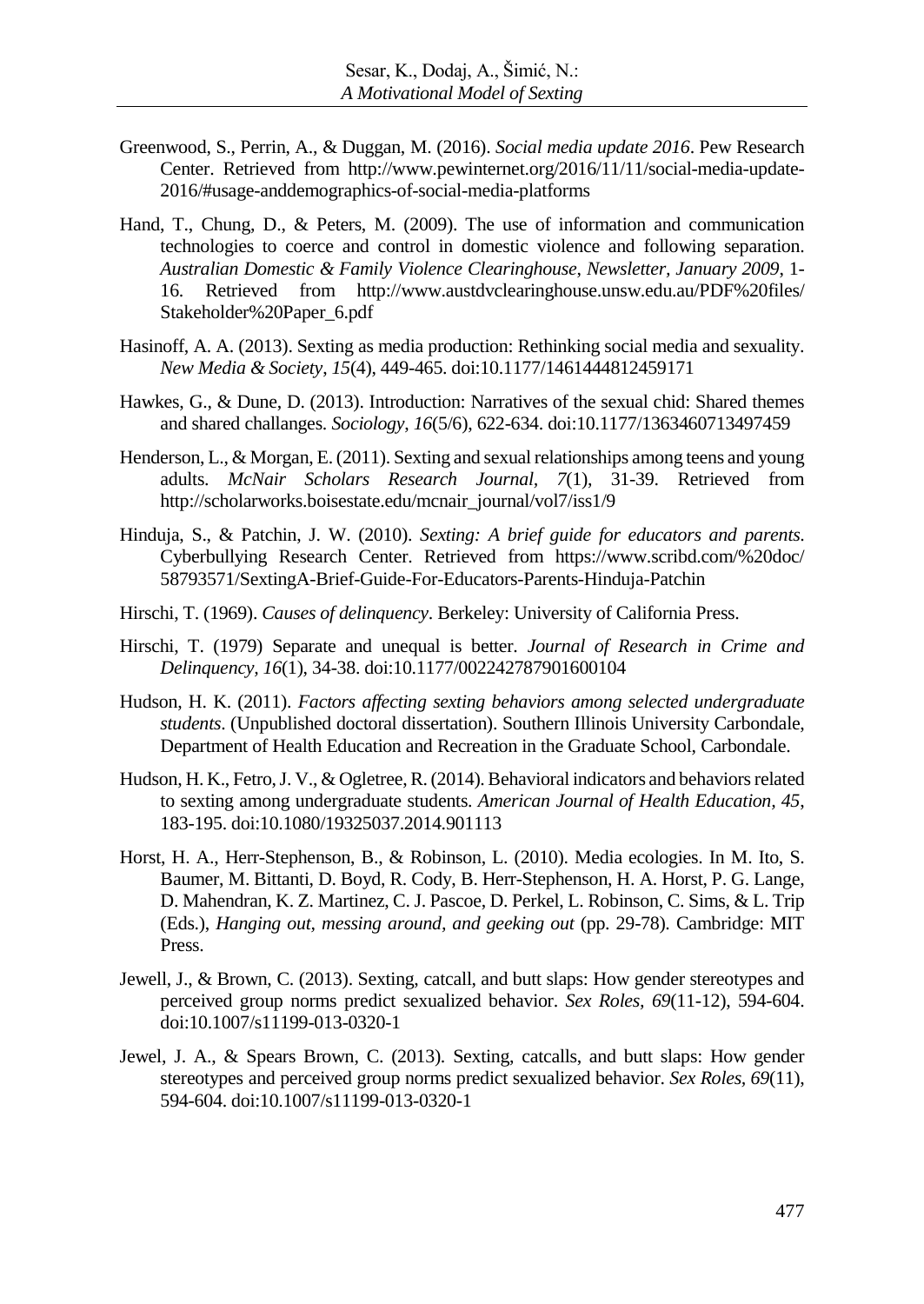- Jonsson, L. S., Priebe, G., Bladh, M., & Svedin, C. G. (2014). [Voluntary](javascript:;) sexual exposure online among Swedish youth - Social background, Internet behavior and [psychosocial](javascript:;) health. *[Computers](javascript:;) in Human Behavior*, *30*, 181-189. doi:10.1016/j.chb.2013.08.005
- Karaian, L. (2012). Lolita speaks: 'Sexting,' teenage girls and the law. *Crime Media Culture*, *8*(1), 57-73 doi:10.1177/1741659011429868
- Kiefer, A. K., & Sanchez, D. T. (2007). Scripting sexual passivity: A gender role perspective. *Personal Relationships*, *14*(2), 269-290. doi:10.1111/j.1475-6811.2007.00154.x
- Klettke, B., Hallford, D., & Mellor, D. (2014). Sexting prevalence and correlates: A systematic literature review. *Clinical Psychology Review*, *34*(1), 44-53. [doi:10.1016/j.cpr.2013.10.007](http://dx.doi.org/10.1016/j.cpr.2013.10.007)
- Kloep, M., Gueney, N., Cok, F., & Simsek, O. F. (2009). Motives for risk-taking in adolescence: A cross-cultural study. *Journal of Adolescence*, *32*(1), 135-151. do[i:10.1016/j.adolescence.2007.10.010](http://dx.doi.org/doi:10.1016/j.adolescence.2007.10.010%20%7C)
- Kopal, R., Korkut, D., & Krnjašic, S. (2016). *Analiza (socijalnih) mreža: Praktična primjena*. Zagreb: Algebra.
- Kričkić, D., Šincek, D., & Babić Čikeš, A. (2017). Sexting, cyber-violence and sexually risk behaviour among college students. *Criminology & Social Integration Journal*, *25*(2), 15-28. doi:10.31299/ksi.25.2.2
- LaFontana, K. M., & Cillessen, A. H. N. (2002). Children's perceptions of popular and unpopular peers: A multimethod assessment. *Developmental Psychology*, *38*(5), 635- 647. [doi:10.1037/0012-1649.38.5.635](doi:%2010.1037/0012-1649.38.5.635)
- Lenhart, A. (2009). *Teens and sexting: How and why minor teens are sending sexually suggestive nude or nearly nude images via text messaging*. Washington: Pew Internet & American Life Project.
- Lenhart, A., & Duggan, M. (2014). *Couples, the Internet, & social media: How American couples use digital technology to manage life, logistics, and emotional intimacy within their relationships*. Washington: Pew Internet & American Life Project.
- Lenhart, A., Madden, M., & Hitlin, P. (2005). *Teens and technology*. Washington Pew Internet & American Life Project.
- Ling, R. (2004). *The mobile connection: The cell phone's impact on society*. San Francisco: Morgan Kaufman.
- Ling, R. (2005). Mobile communications vis-à-vis teen emancipation, peer group integration and deviance. In R. Harper, A. Taylor, & L. Palen (Eds.), *The inside text: Social, cultural, and design perspectives on SMS* (pp. 175-193). Dordrecht: Springer.
- Lippman, J. R., & Campbell, S. W. (2014). Damned if you do, damned if you don't…if you're a girl: Relational and normative contexts of adolescent sexting in the United States. *Journal of Children and Media*, *8*(4), 1-16. [doi](file:///C:/Users/irenam/AppData/Nataša/AppData/Local/Temp/doi)[:10.1080/17482798.2014.923009](http://dx.doi.org/10.1080/17482798.2014.923009)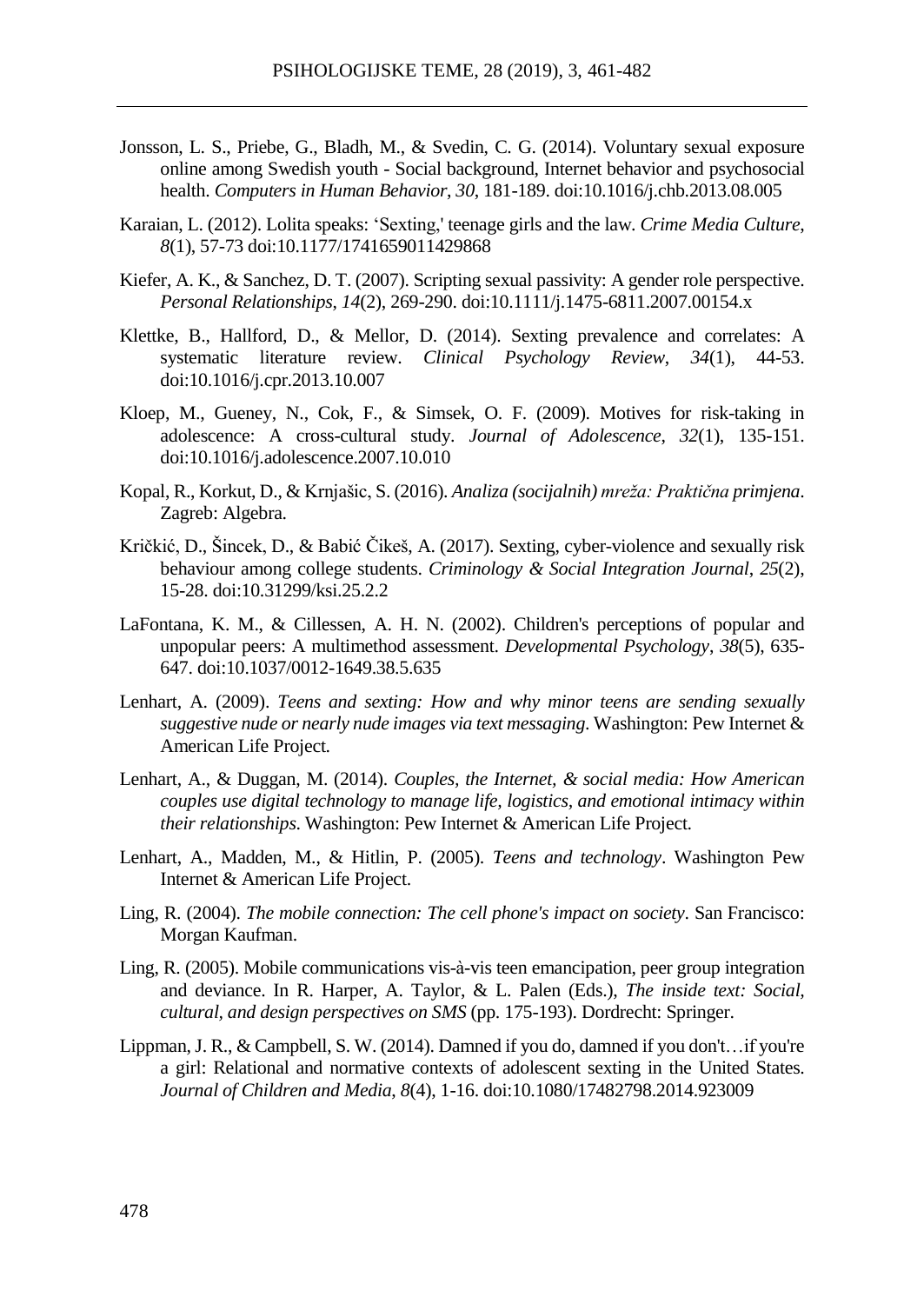- Livingstone, S., Haddon, L., Görzig, A., & Olafsson, K. (2011). *Risks and safety on the internet: the perspective of European children: full findings and policy implications from the EU Kids Online survey of 9-16 year olds and their parents in 25 countries*. EU Kids Online Network. Retrieved from http://eprints.lse.ac.uk/33731/1/Risks%20and% 20safety%20on%20the%20internet%2
- Lounsbury, K., Mitchell, K. J., & Finkelhor, D. (2011). *The true prevalence of "sexting".* Durham: Crimes Against Children Research Center, University of New Hampshire.
- Marganski, A. (2017). Sexting in Poland and the United States: A comparative study of personal and social-situational factors. *International Journal of Cyber Criminology, 11*(2), 183-201. [doi:](file:///C:/Users/irenam/AppData/Nataša/AppData/Local/Temp/doi)10.5281/zenodo.1037385
- Marston, C., & King, E. (2006). Factors that shape young people's sexual behavior: A systematic review. *The Lancet*, *368*(9547), 1581-1586. [doi:10.1016/S0140-6736](doi:%2010.1016/S0140-6736(06)69662-1) [\(06\)69662-1](doi:%2010.1016/S0140-6736(06)69662-1)
- Martinez-Prather, K., & Vandiver, D. M. (2014). Sexting among teenagers in the United States: A retrospective analysis of identifying motivating factors, potential targets, and the role of a capable guardian. *International Journal of Cyber Criminology*, *8*(1), 21-35. Retrieved from http://www.cybercrimejournal.com/pratherVandiverijcc2014vol8 issue1.pdf
- Mayeux, L., Sandstrom, M. J., & Cillessen, A. H. N. (2008). Is being popular a risky proposition? *Journal of Research on Adolescence*, *18*(1), 4974. [doi:](file:///C:/Users/irenam/AppData/Nataša/AppData/Local/Temp/doi)10.1111/j.1532- 7795.2008.00550.x
- Mitchell, K.J., Finkelhor, D.,Jones, L. M., & Wolak,J.(2012). Prevalence and characteristics of youth sexting: A national study. *Pediatrics*, *129*(1), 13-20. [doi:](file:///C:/Users/irenam/AppData/Nataša/AppData/Local/Temp/doi)10.1542/peds.2011- 1730
- National Campaign to Prevent Teen and Unplanned Pregnancy & CosmoGirl.com. (2008). *Sex and tech: Results from a survey of teens and young adults*. Washington, DC: The National Campaign. Retrieved from http://www.thenationalcampaign.org/sextech/pdf/ sextech\_summary.pdf
- O'Keeffe, G. S., & Clarke-Pearson, K. (2011). The impact of social media on children, adolescents, and families. *Pediatrics*, *127*(4), 800-804. doi:10.1542/peds.2011-0054
- Ott, M. A., & Pfeiffer, E. J. (2009): "That's nasty" to curiosity: Early adolescent cognitions about sexual abstinence. *Journal of Adolescent Health, 44*(6), 575-581. doi:10.1016/j. jadohealth.2008.10.139
- Perkins, A., Becker, J., Tehee, M., & Mackelprang, E. (2014). Sexting behaviors among college students: Cause for concern? *International Journal of Sexual Health*, *26*(2), 79- 92. [doi:10.1080/19317611.2013.841792](doi:%2010.1080/19317611.2013.841792)
- Petersen,J. L., & Hyde,J. S. (2010). A meta-analytic review of research on gender differences in sexuality, 1993-2007. *Psychological Bulletin*, *136*(1), 21-38. doi:10.1037/a0017504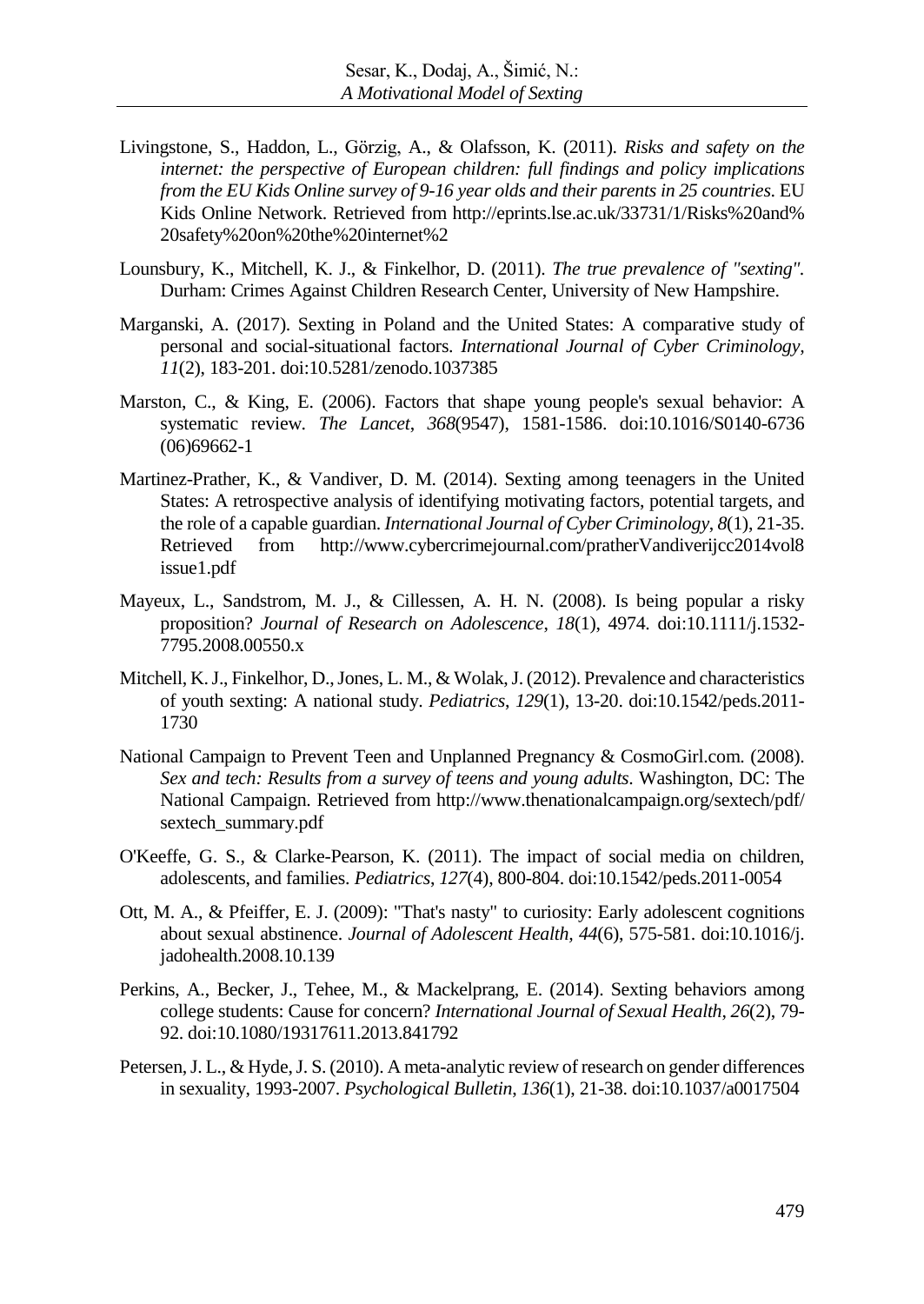- Prinstein, M. J., Choukas-Bradley, S. C., Helms, S. W., Brechwald, W., & Rancourt, D. (2011). High peer popularity longitudinally predicts adolescent health risk behavior, or does it?: An examination of linear and quadratic associations. *Journal of Pediatric Psychology*, *36*(9), 980-990. [doi:10.1093/jpepsy/jsr053](http://psycnet.apa.org/doi/10.1093/jpepsy/jsr053)
- Rebellon, C. J. (2006). Do adolescents engage in delinquency to attract the social attention of peers? An extension and longitudinal test of the social reinforcement hypothesis. *Journal of Research in Crime and Delinquency, 43*, 387-411. doi:10.1177/ 0022427806291259
- Renfrow, D. G., & Rollo, E. A. (2014). Sexting on campus: Minimizing perceived risks and neutralizing behaviors. *Deviant Behavior*, *35*(11), 903-920. [doi:10.1080/01639625.](http://dx.doi.org/10.1080/01639625.2014.897122) [2014.897122](http://dx.doi.org/10.1080/01639625.2014.897122)
- Reyns, B. W., Burek, M. W., Henson, B., & Fisher, B. S. (2011). The unintended consequences of digital technology: Exploring the relationship between sexting and cybervictimization. *Journal of Crime and Justice, 36*(1), 1-17. doi:0.1080/0735648X. 2011.641816
- Reyns, B. W., Henson, B., & Fisher, B. S. (2014). Digital deviance: Low self-control and opportunity as explanations of sexting among college students. *Sociological Spectrum*, *34*(3), 273-292. doi[:10.1080/02732173.2014.895642](http://doi.org/10.1080/02732173.2014.895642)
- Rice, E., Gibbs, J., Winetrobe, H., Rhoades, H., Plant, A., Montoya, J., & Kordic, T. (2014). Sexting and sexual behavior among middle school students. *Pediatrics, 134*(1), e21‐8. doi:10.1542/peds.2013-2991
- Rice, E., Rhoades, H., Winetrobe, H., Sanchez, M., Montoya, J., Plant, A., & Kordic, T. (2012). Sexually explicit cell phone messaging associated with sexual risk among adolescents. *Pediatrics, 130*(4), 667-673. [doi](file:///C:/Users/irenam/AppData/Nataša/AppData/Local/Temp/doi)[:10.1542/peds.2012-0021](https://dx.doi.org/10.1542%2Fpeds.2012-0021)
- Ringrose, J., Gill, R., Livingstone, S., & Harvey, L. (2012). *A qualitative study of children, young people and 'sexting': A report prepared for the NSPCC*. National Society for the Prevention of Cruelty to Children Report. Retrieved from http://eprints.lse.ac.uk/ 44216/1/ Libfile repository Content Livingstone%2C%20S A%20qualitative%20s tudy%20of%20children%2C%20young%20people%20and%20%27sexting%27%20 %28LSE%20RO%29.pdf
- Ringrose, J., Harvey, L., Gill, R., & Livingstone, S. (2013). Teen girls, sexual double standards and "sexting". Gendered value in digital exchange. *Feminist Theory*, *14*(3), 305-323. do[i:10.1177/1464700113499853](http://dx.doi.org/10.1177/1464700113499853)
- Schwartz, S. H., & Boehnke, K. (2004). Evaluating the structure of human values with confirmatory factor analysis. *Journal of Research in Personality*, *38*(3), 230-255. [doi:10.1016/S0092-6566\(03\)00069-2](http://psycnet.apa.org/doi/10.1016/S0092-6566(03)00069-2)
- Sharabany, R., Eshel, Y., & Hakim, C. (2008). Boyfriend, girlfriend in a traditional society: Parenting styles and development of intimated friendships among Arabs in school. *International Journal of Behavioral Development*, *32*(1), 66-75. [doi:](file:///C:/Users/irenam/AppData/Nataša/AppData/Local/Temp/doi)10.1177/ 0165025407084053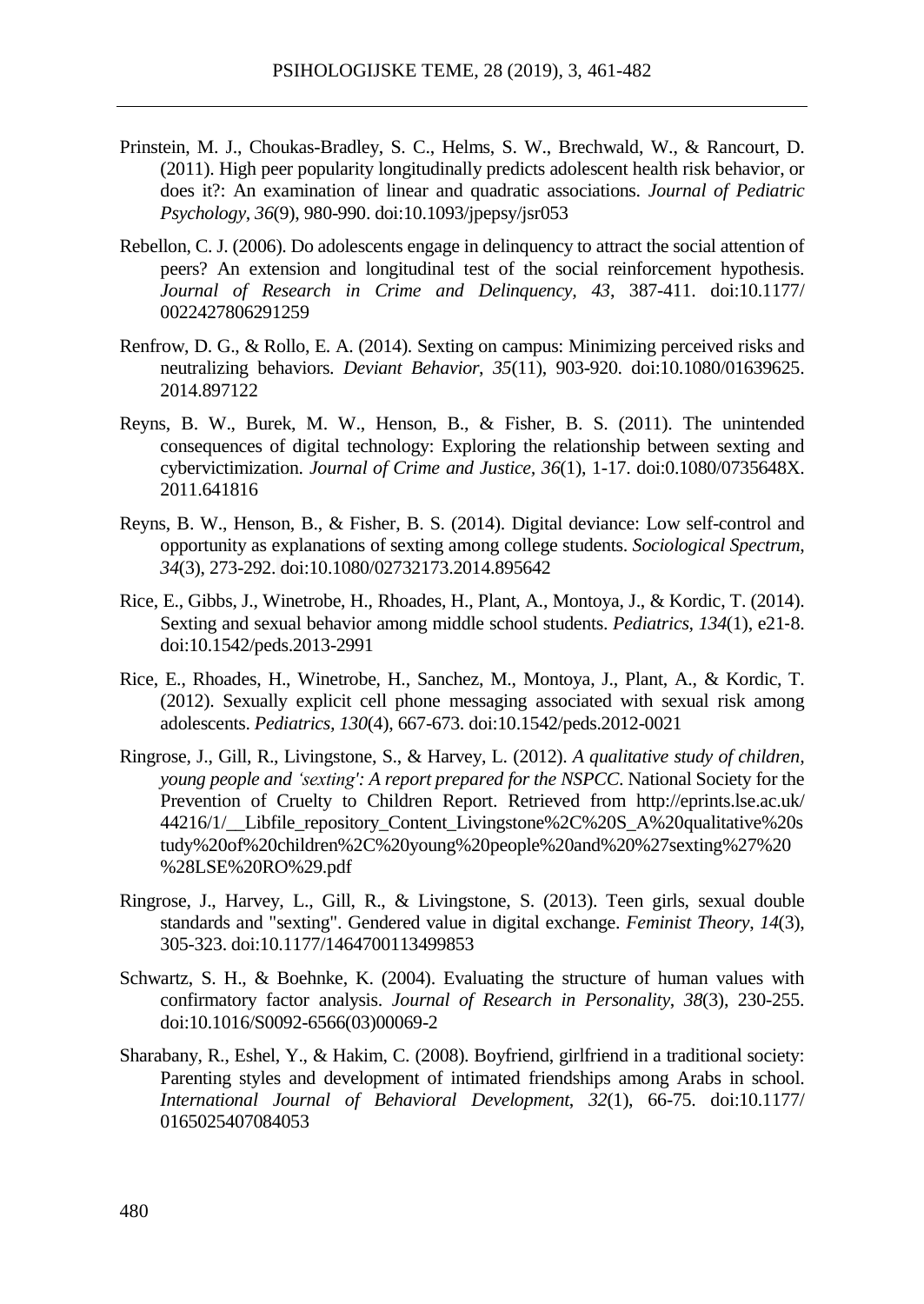- Simpson, B. (2013). Challenging childhood, challenging children: Children's rights and sexting. *Sexualities*, *16*(5-6), 690-709. [doi:10.1177/1363460713487467](doi:%2010.1177/1363460713487467)
- Southerland, E. H. (1947). *Principles of criminology*. Philadelphia, PA: Lippincott.
- Strassberg, D., McKinnon, R., Sustaita, M., & Rullo, J. (2013). Sexting by high school students: An exploratory and descriptive study. *Archives of Sexual Behavior*, *42*(1), 15- 21. [doi:](file:///C:/Users/irenam/AppData/Nataša/AppData/Local/Temp/doi)10.1007/s10508-012-9969-8
- Šincek, D. (2010). Sexting: Slanje i prosljeđivanje seksualno eksplicitnih fotografija i poruka. *Život i škola*, *23*(1), 130-140.
- Temple, J. R., & Choi, H. (2014). Longitudinal association between teen sexting and sexual behavior. *Pediatrics*, *134*(5), 1287-1292. [doi:10.1542/peds.2014-1974](https://doi.org/10.1542/peds.2014-1974)
- Tobin, E., & Drouin, M. (2013). *Sexting: A possible route to physical and sexual covictimization?* Paper presented at Annual Student Research and Creative Endeavor Symposium, Indiana University - Purdue University Fort Wayne, Indiana. Retrieved from http://opus.ipfw.edu/cgi/viewcontent.cgi?article=1171&context=srce\_stusymp
- Tomić, I., Burić, J., & Štulhofer, A. (2018). Associations between Croatian adolescents' use of sexually explicit material and sexual behavior: Does parental monitoring play a role? *Archives of Sexual Behavior*, *47*(6), 1881-1893. doi[:10.1007/s10508-017-1097-z](https://doi.org/10.1007/s10508-017-1097-z)
- Tungate, A. (2014). Bare necessities: The argument for a 'revenge porn'exception in section 230 immunity. *Information & Communications Technology Law, 23*(2), 172-188. doi:10.1080/13600834.2014.916936
- Vanden Abeele, M., Roe, K., & Eggermont, S. (2012). An exploration of adolescents' sexual contact and conduct risks through mobile phone use. *Communications: European Journal of Communication*, *37*(1), 55-77. doi:10.1515/commun-2012-0003
- Vanden Abeele, M., Campbell, S. W., Eggermont, S., & Roe, K. (2014). Sexting, mobile porn use, and peer group dynamics: Boys' and girls' self-perceived popularity, need for popularity, and perceived peer pressure. *Media Psychology*, *17*(1), 6-33. [doi:](file:///C:/Users/irenam/AppData/Nataša/AppData/Local/Temp/doi)10.1080/1 5213269.2013.801725
- Van Doorn, N. (2011). Digital spaces, material traces: How matter comes to matter in online performances of gender, sexuality and embodiment. *Media Culture & Society*, *33*(4), 531-546. [doi:10.1177/0163443711398692](doi:%2010.1177/0163443711398692)
- Vrselja, I., Pacadi, D., & Marinčić, J. (2015). Odnos sekstinga sa seksualno rizičnim ponašanjem i nekim psihosocijalnim čimbenicima. *Psihologijske teme*, *24*(3), 425-447.
- Walker, S., Sanci, L., & Temple-Smith, M. (2013). Sexting: Young women's and men's views on its nature and origins. *Journal of Adolescent Health*, *52*(6), 697-701. [doi:](file:///C:/Users/irenam/AppData/Nataša/AppData/Local/Temp/doi)10.1016/j. jadohealth.2013.01.026
- Weinberg, M., Lottes, I., & Shaver, F. (1995). Swedish or american heterosexual college youth: Who is more permissive? *Archives of Sexual Behavior*, *24*(4), 409-437. doi:10.1007/BF01541856
- Weisskirch, R., & Delevi, R. (2011). "Sexting" and adult romantic attachment. *Computers in Human Behavior*, *27*(5), 1697-1701. [doi:](file:///C:/Users/irenam/AppData/Nataša/AppData/Local/Temp/doi)10.1016/j.chb.2011.02.008